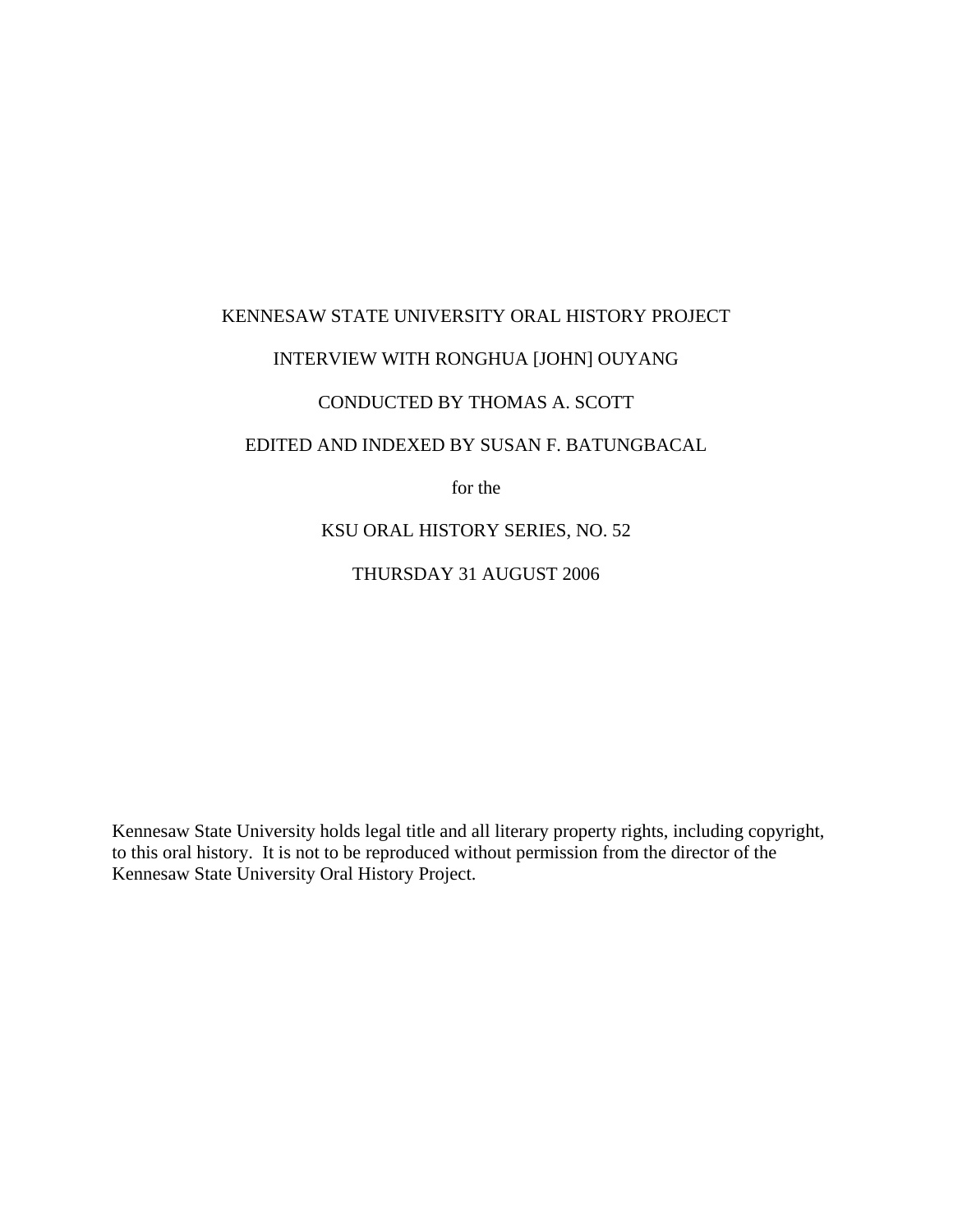Kennesaw State University Oral History Project KSU Oral History Series, No. 52 Interview with Ronghua [John] Ouyang Conducted by Thomas A. Scott Edited and indexed by Susan F. Batungbacal Thursday, 31 August 2006 Location: CIE/CETL House, Kennesaw State University

- TS: John, why don't we just begin by asking you a little bit about your background? Where you were born and when you were born and where you went to school and things like that, just those early years.
- JO: Okay, thank you Tom. I was born in 1954 in a city in the Jiangsu Province, the People's Republic of China. I had my elementary education in a small village and then went to middle school, and there is a long story there in middle school. We had a Cultural Revolution.
- TS: I was going to say those were some years to be growing up. Fifty-four is right after the Korean War when China and the United States had been fighting each other, and I don't guess they said too many kind things about America in your schools when you were growing up.
- JO: No, no. In fact, the United States and China didn't get the door open until '72, I think.
- TS: Yes. When is the Cultural Revolution? How old would you have been then?
- JO: The Cultural Revolution started in 1966.
- TS: I didn't realize it was quite that early, I thought it was maybe '68, or so. So you were like twelve years old at that time.
- JO: Yes. I was just a graduate from the elementary school. Then the Cultural Revolution started.
- TS: How did that affect your schooling?
- JO: Oh, it definitely affected my schooling. At that time during the Cultural Revolution, all schools were closed, and then the professors were sent to the countryside, and the teachers couldn't teach in the school. There was a movement that intellectuals or professors should be re-educated by the workers and the farmers, you know.
- TS: Sure. They'd become too elitist, they thought?
- JO: Everyone was a revolutionary.
- TS: Right. So were you without teachers for a while?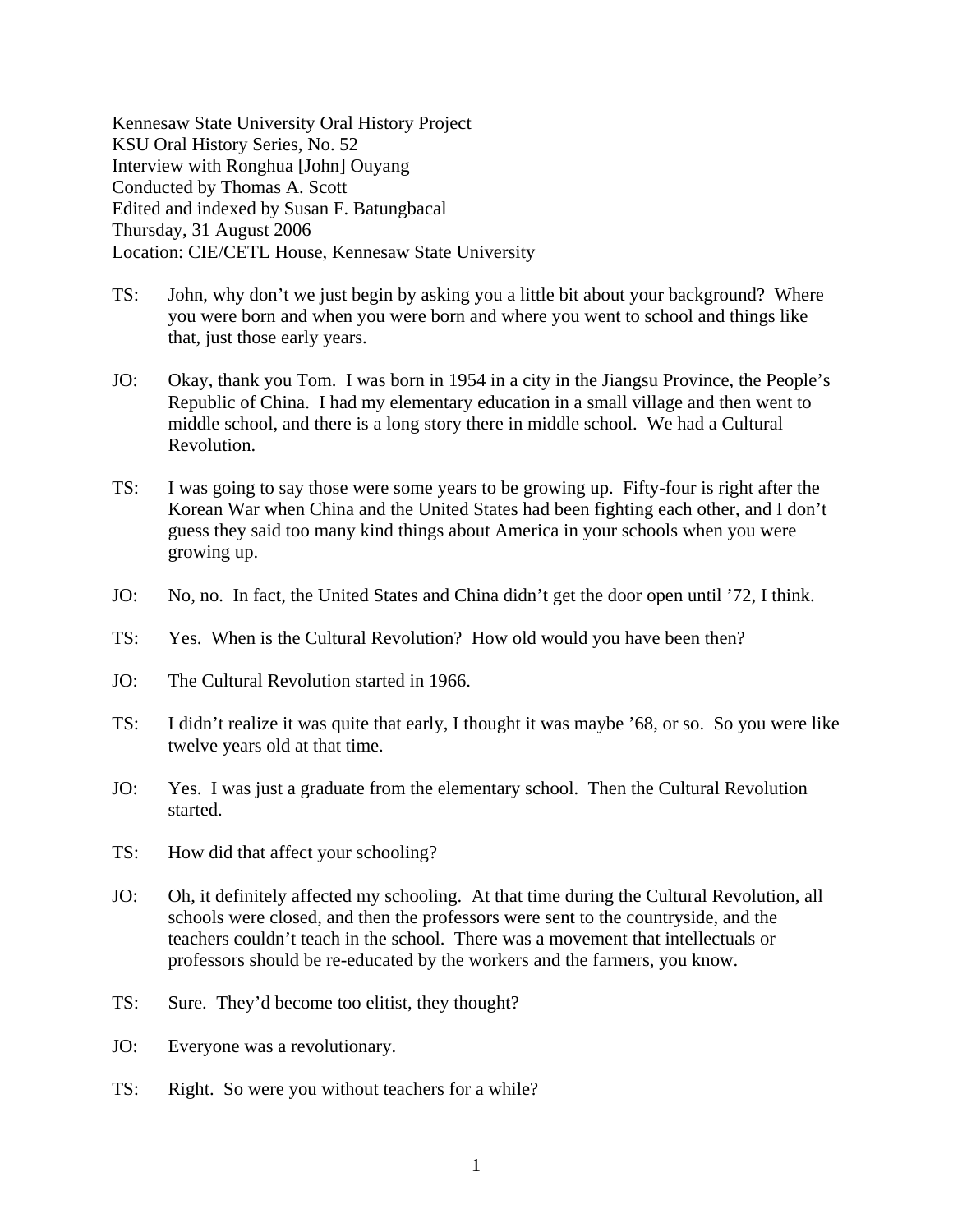- JO: Yes. At that time I had formal schooling during the elementary education, and immediately after graduation from elementary school, the Cultural Revolution started. Because I was young I didn't have a chance to go to any place in the country for traveling and to join that kind of revolutionary activities. I was left behind and out of school. In fact, I was admitted by the Danyang First Middle School, and it was a key middle school in the province. There were four key middle schools, middle and high schools I should say, and of the four key middle and high schools at that time, Danyang Middle School was one of that. That was the city's name. I was admitted and got the admission later.
- TS: So you did real well in elementary school.
- JO: Right. There was an entrance exam, very competitive, and at that time only four of us passed that entrance examination in my community. In my little town I really cannot count how many graduates. Anyway, I passed the entrance examination and got admitted, and then the Cultural Revolution started, and the school closed. Then you got a note that said, "Please wait at home because the school closed. We will notify you when the school reopens."
- TS: Right, and because you're twelve years old they're not sending you to the countryside?
- JO: I was born in the countryside.
- TS: Okay, you're already in the countryside.
- JO: I was. Everywhere was fighting each other, and the revolution existed everywhere.
- TS: So how do you feel about this at that time?
- JO: At that time, you didn't know what's going on in that time. First of all, I just felt curious—what's going on—then gradually and gradually you see why the school was not opened again. My school didn't open until two years later. Other schools in the countryside, what we called the "people's communes," started, although they didn't have academic learning and teaching, but the school was open and some older students started to travel everywhere, and for free at that time.
- TS: So you didn't go to school at all for a time?
- JO: I didn't go to school until 1968. For two years I just stayed at home waiting for the notification that the school was open.
- TS: Were you going backward—were you regressing in what you knew in those two years, or did you continue to study?
- JO: Yes, for the two years when we were in the countryside at that time, I just did some selfstudy and did some farming work and helped the family working at home.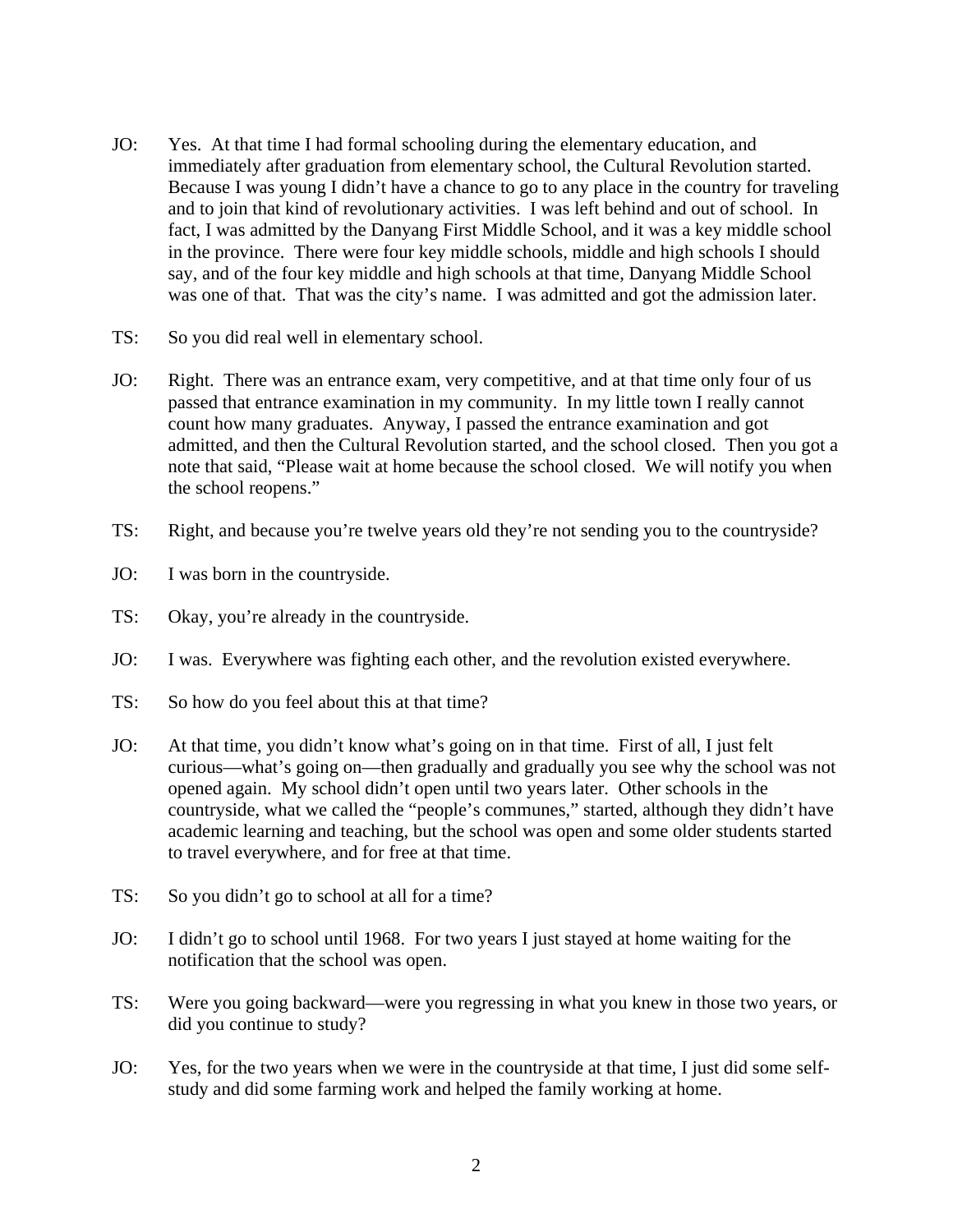- TS: That's a big blow to your education to lose two years right at that time.
- JO: Yes, I lost two years at that time. Even after the school reopened, you didn't have much chance to have academic learning, and everywhere we still had the atmosphere of a Cultural Revolution. At that time, the leading person was Mao Zedong, and he was at the top position in China.
- TS: He was getting pretty old at that time.
- JO: Yes, he was pretty old already; he died in 1976. At that time, when I was in the school, every day you got this kind of exciting news coming and saying Chairman Mao had a new talk, a new slogan, coming. Then everyone would go to the street, and then everyone would tell each other, "Chairman Mao said this, said that," and then the revolution would go forward.
- TS: So you finished high school about '72?
- JO: Yes. After the one year in that key middle high school, there was a movement in education, and that means all youth should go to the countryside to get re-educated by the parents, workers.
- TS: Right. All the youth went to the countryside.
- JO: So I was in the middle high school in Danyang city, not in the countryside, so we needed to move to the countryside.
- TS: As if you hadn't already been from the countryside.
- JO: Right, we had come out of the countryside, and then we needed to go back to the countryside! And also the schools were reorganized. We were told, "Instead of having key middle high schools, today we have a school close to wherever you were born. Everyone needs to go back to your own place, get close to your family, and have your schooling." So I was transferred from the key middle high school to what we called a "commune middle school."
- TS: So a big drop off in quality of education, I guess.
- JO: Not a very big drop, because at that time no matter where you were, it was almost the same, and not much academic learning there.
- TS: Everyone is being a revolutionary?
- JO: Revolutionary, yes. Of course, if you had peaceful days, then the teachers in the middle high school could teach you. If they could teach you, of course, the school in the city should have been much better. I remember I had only one unforgettable lesson taught by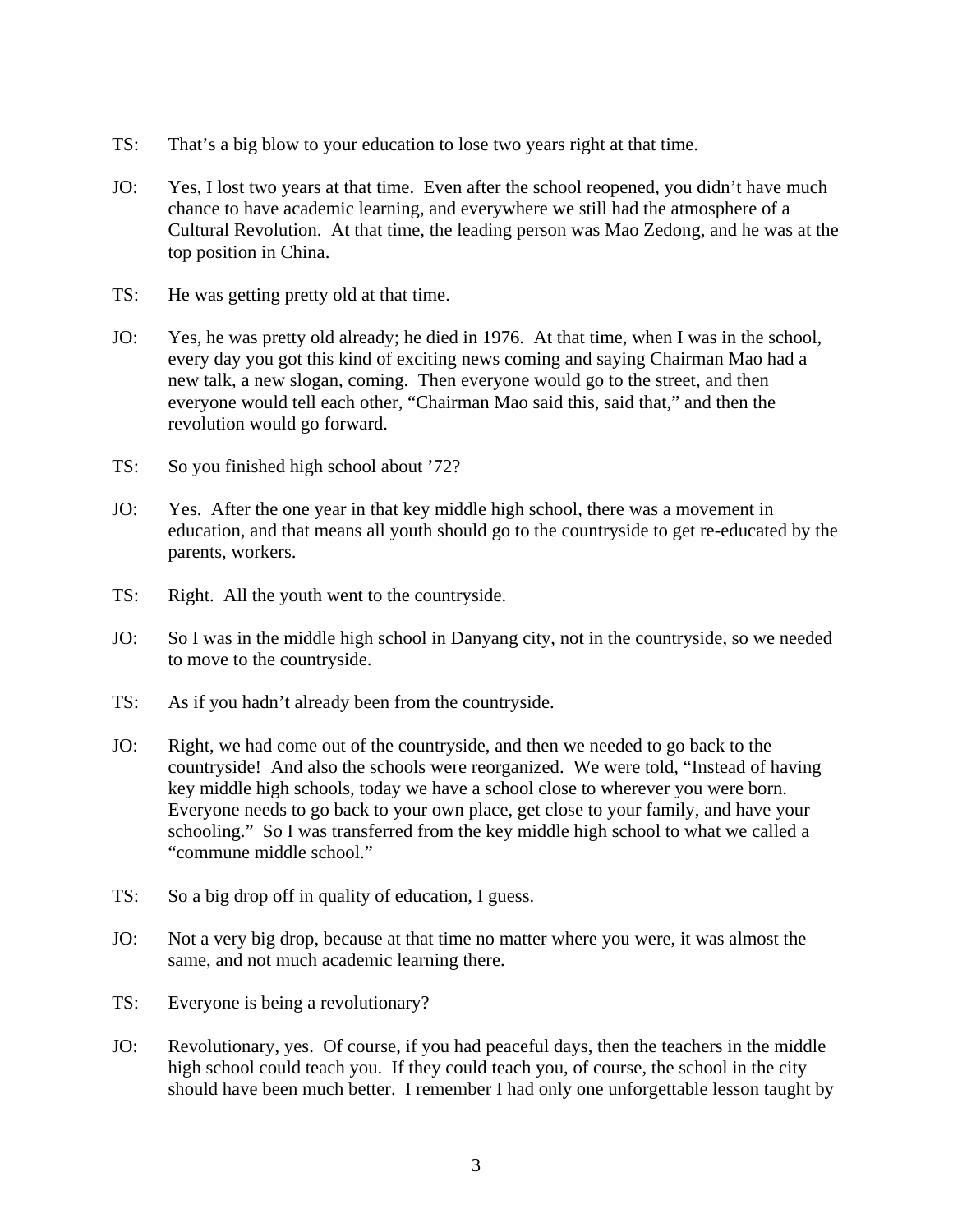a physics teacher in the key middle high school. The physics teacher didn't have a textbook, but he came in and introduced atoms, this kind of concept, and chemical reactions. He talked about electrons and neutrons and this kind of basic concept. Back then, you felt so interested in this world, and so we took very, very detailed notes at that time, but only one class [laughter]! Then that teacher was criticized, and the school did not get him back again. That means no one was able to teach us anything. However, when I was transferred to the school in the countryside, at that time the school was starting to teach something: basic math, basic chemistry, and basic physics. So I had a little learning during that time until '72 and graduating high school.

- TS: Okay, so you graduated from high school in '72, and so you'd be eighteen years old and you're through high school, but you actually lost a couple of years along the way.
- JO: Right, and in fact, you cannot say you are really a qualified high school graduate. At that time, no one cared.
- TS: It sounds like a whole generation lost out on education.
- JO: Definitely, so that's why the researchers say that the Cultural Revolution made the Chinese lose a whole generation. That's why at the end of the Cultural Revolution, China was in a critical situation, lacking of people and, particularly, intellectuals.
- TS: But that's who they tried to suppress was the intellectuals. It must have been awful for teachers in that period.
- JO: It is; it is. In fact, when I was in the countryside in middle high school, the teachers still couldn't teach curriculum based subjects. But in the countryside, it's a little different than in the city, so the revolution raised an atmosphere that was a little not so heavily emphasized as in the city.
- TS: It looks like you started teaching right straight out of high school?
- JO: I was born in the countryside and had education, in fact, the most leading elementary and middle school in the countryside. After graduating from the high school in '72, you know, Deng Xiaoping—the first time—came back. He was out of position [having been purged during the Cultural Revolution].
- TS: He was out of power and then ....
- JO: And then in '72 the first time he came back—this person is a mystery person; he came back and forth, back and forth, three or four times. When he came back to the leading position, he said we couldn't let these things go on. We should have schools opened for the youngsters and get back to normal. Then at that moment the higher education and normal school started recruiting candidates. So at that time, I fortunately did get into Danyang Normal School.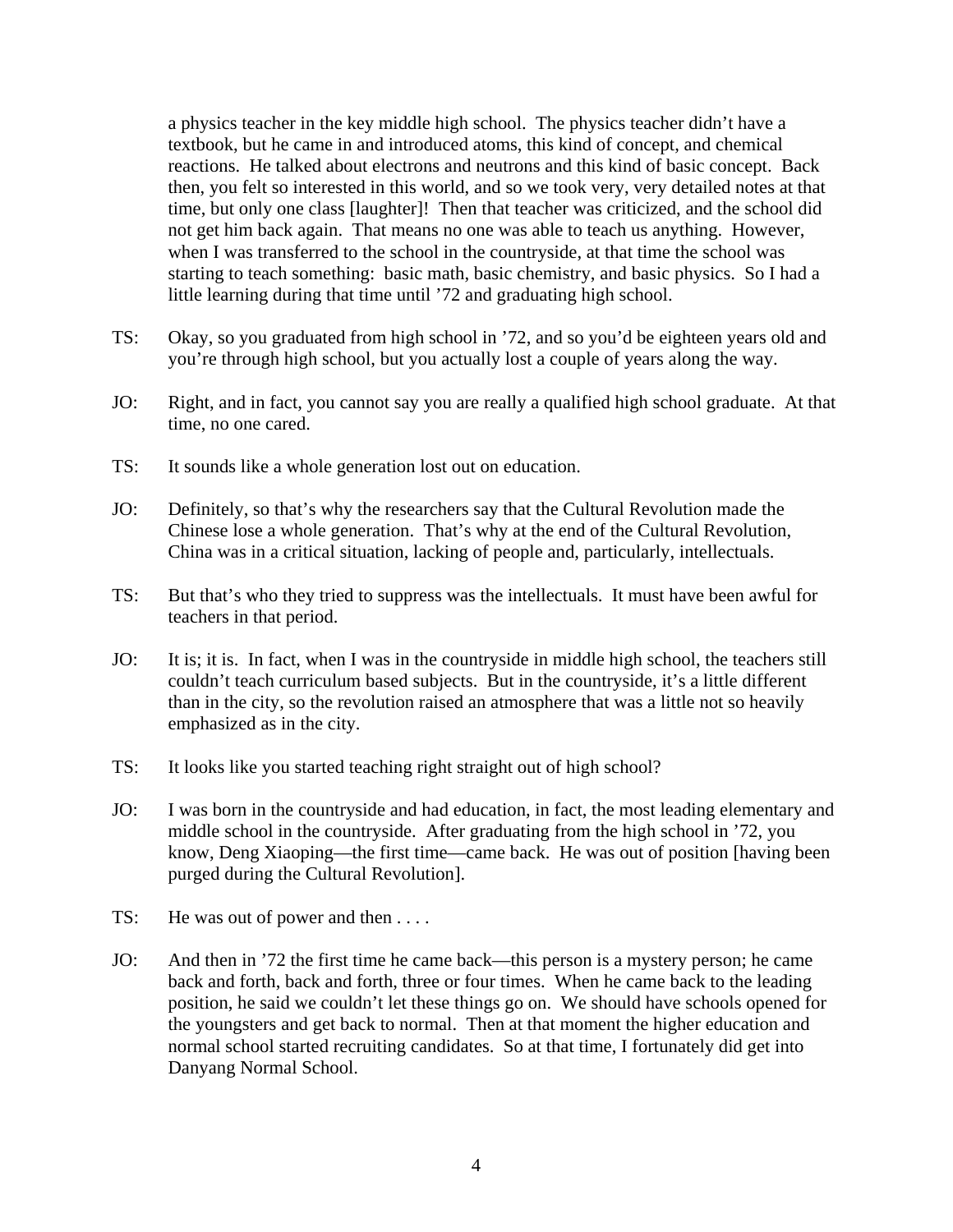- TS: Which is a school to prepare you to teach.
- JO: Prepare one to teach in the elementary school. I was really fortunate to be admitted to Danyang Normal.
- TS: And this is considered a college?
- JO: Considered a junior college. When I was admitted, they said it would give us an opportunity to teach after we graduated from there, after the two years of learning there, like a normal junior school. Unfortunately, after we got into the school and within one year, Deng Xiaoping was out of position again [laughter]. Then the school said we couldn't let you have what we promised before. At the very beginning, they said you would be graduated from this training school, and then you would be assigned to teach. At that time in China the job market was a totally different situation. Even when I graduated from higher education later on, in the whole of China, it is not looking for a job; it's giving us a job in the school, at that time. Everyone can get the job.
- TS: So you didn't have to go out and shop around. They told you where you were going to go.
- JO: Yes. So they were supposed to give us a position, and also the status should be "teachers." Of course, the teachers should be paid by the government. But when we got to one year they said, okay, it couldn't be that way, so we had to shorten the training . . . .
- TS: Because of the lack of teachers?
- JO: Not because of lack of teachers, because of the political games at the top level.
- TS: Just games.
- JO: Yes. Then they said you should go back to the countryside and you could teach in the school, but teachers were not to be supported by the government.
- TS: Not supported by government?
- JO: No. We should be supported by the commune, by the parents, by the locals.
- TS: Sounds like total chaos to me.
- JO: Yes, total chaos. And also the pay rate was very, very low at that time, and that partially we would be paid yearly. I think at that time, of how much I got, if converting fifteen Chinese dollars a month it comes to less than two dollars—on today's rate—less than two dollars a month [laughter].
- TS: Wow, how did you live on that?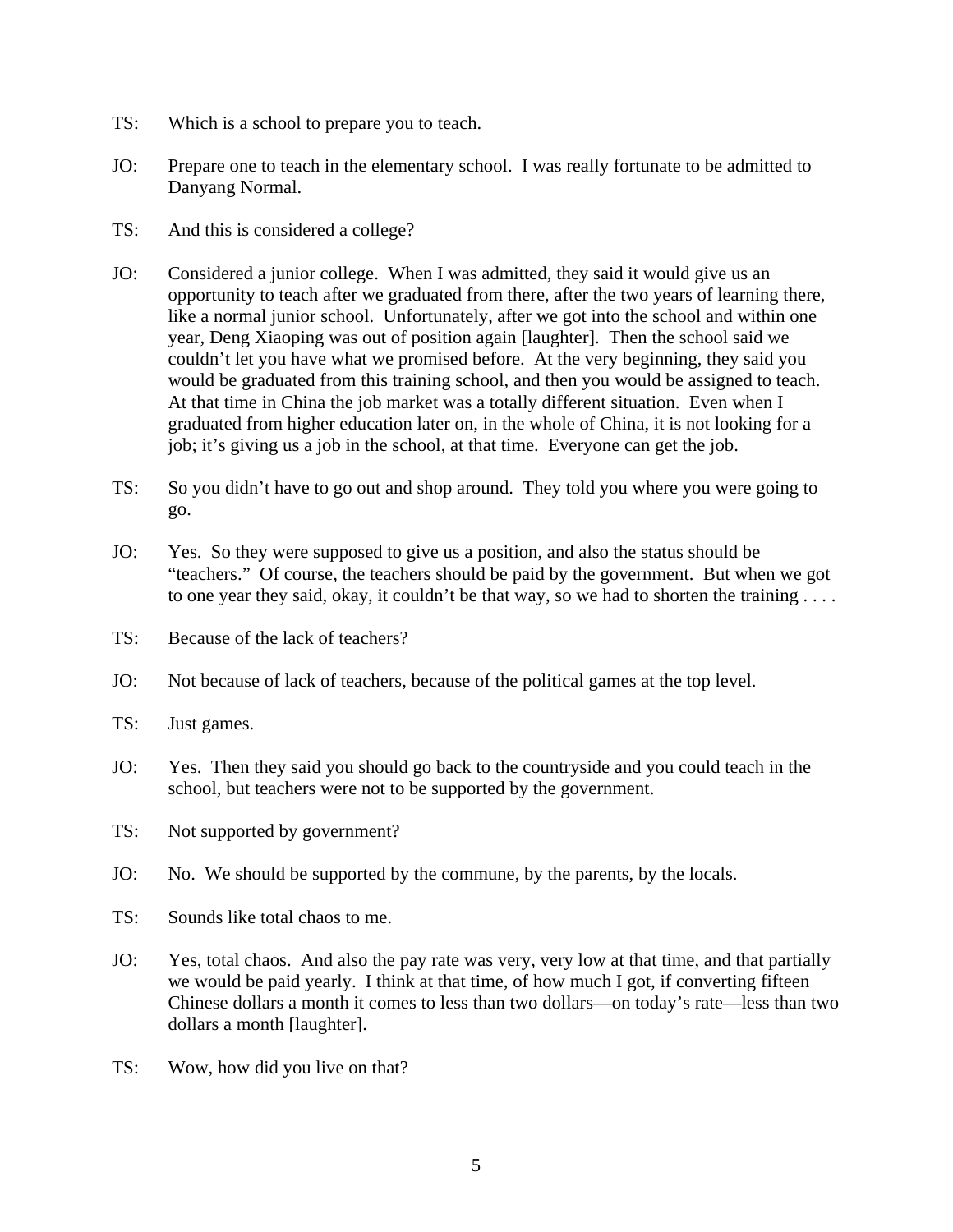- JO: The other part: you get the rice and the farm products from parents.
- TS: You got paid-in-kind by the parents.
- JO: By the parents.
- TS: And the state paid you two dollars a month.
- JO: Not by the state. It was still paid by the locals.
- TS: Because the state didn't have any money to be paying out? They were broke at that time?
- JO: No, the state didn't have any money. So at that time, after one year training in Danyang Normal, then I came back to teach in the elementary school and the middle school. In fact, the middle school was only at junior level, not including the senior level. They combined it with the elementary school. Used to be, elementary and middle schools were separated. When I went to teach, they were combined, so that means all kids could start from kindergarten and move up through the middle school.
- TS: Kindergarten through eighth grade in the same school?
- JO: Yes. Although most children could not finish the eighth grade, but the system was set that way. I started teaching in that type of setting. So you're teaching in the elementary school as well as in the middle school. I taught six years in three different schools. Wherever they needed you, they moved you to there without argument at all. The Cultural Revolution ended in 1976, and then in '77 the education system was restored in China, and the main higher education started nationally recruiting candidates.
- TS: So one year after Mao died everything is restored.
- JO: Yes, everything was starting to be restored after Mao's death. I was so lucky at that time because I was in the school, not fully in the countryside, working on the farms, although probably one-third of the time in the year you were working on the farm, because you had to make a living at that time also. Of course, you couldn't make much every day, but you needed to make a living.
- TS: So if you had to go back to work as a farmer again, you'd know how to do it?
- JO: Sure. I know most of farmer work [laughter]. So in '77, the system of entrance examination for higher education was restored, and in '78 I passed the entrance examination and got into the Nanjing University.
- TS: Right. So you finally got there in '78.
- JO: That was the turning point of my life.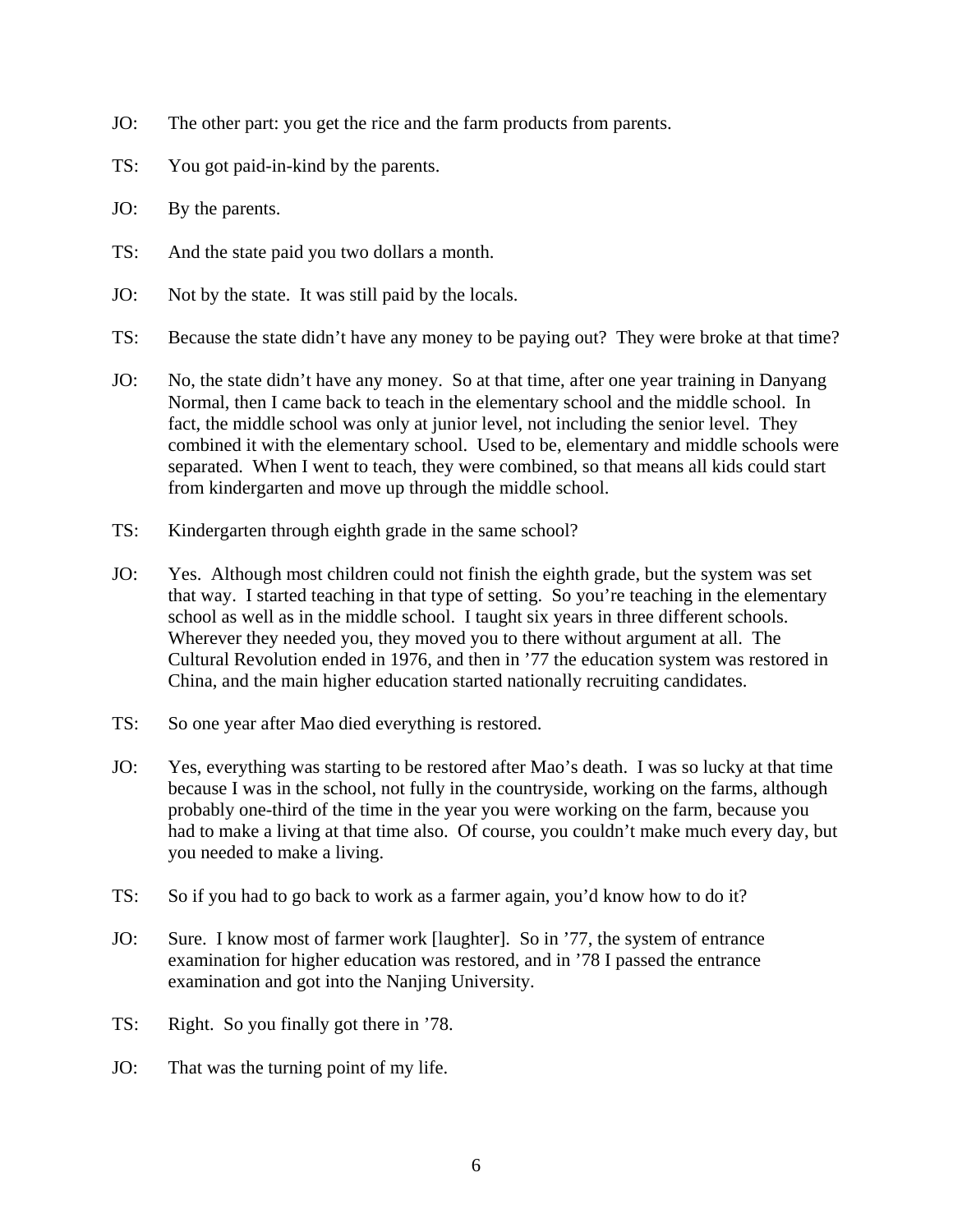- TS: That's the turning point, to get to the university?
- JO: Getting into the university, that's the turning point of life—totally changed your life. You started from there, getting higher education. Otherwise, you would stay in a poverty situation forever.
- TS: Right. So when you got to the university, did you get any credit for that junior college experience that you had in the normal school?
- JO: No.
- TS: So you started as a freshman.
- JO: As a freshman.
- TS: Let me see, I think you actually majored in English language and literature?
- JO: Yes. I should let you know I am really, really grateful to a middle school teacher, when I was teaching in the countryside. In fact, when I was starting in the middle school, after I was moved from the city—key middle high school, to the countryside—and went into the People's Commune Middle School. There was an English teacher there. He was punished by the government, or whomever, because he was caught as a rightist, you know, leftists and rightists.
- TS: He was a rightist?
- JO: Rightist.
- TS: He was anti-Communist?
- JO: Anti-communist in the late 1950s. He was punished, and they sent him to the place I was living. He was born in Hunan Province in a land far, far away from where I was living, and then he learned because of his so-called "mistake," or anti-Communist act—in fact, it was not—he was punished by being sent to teach far away from his family.
- TS: Right, right. I think Dr. [Jiayan] Zhang in our history department has made the point that he grew up in the countryside and actually got good teachers in the Cultural Revolution when teachers were sent from the cities to the farms.
- JO: I should say I was very, very fortunate to have him in that school. When I was moved into that school, he was feeding pigs on the farm, and he was not in the classroom. He was [the] kind of person, you know, more supervised or watched by others.
- TS: Constantly supervised?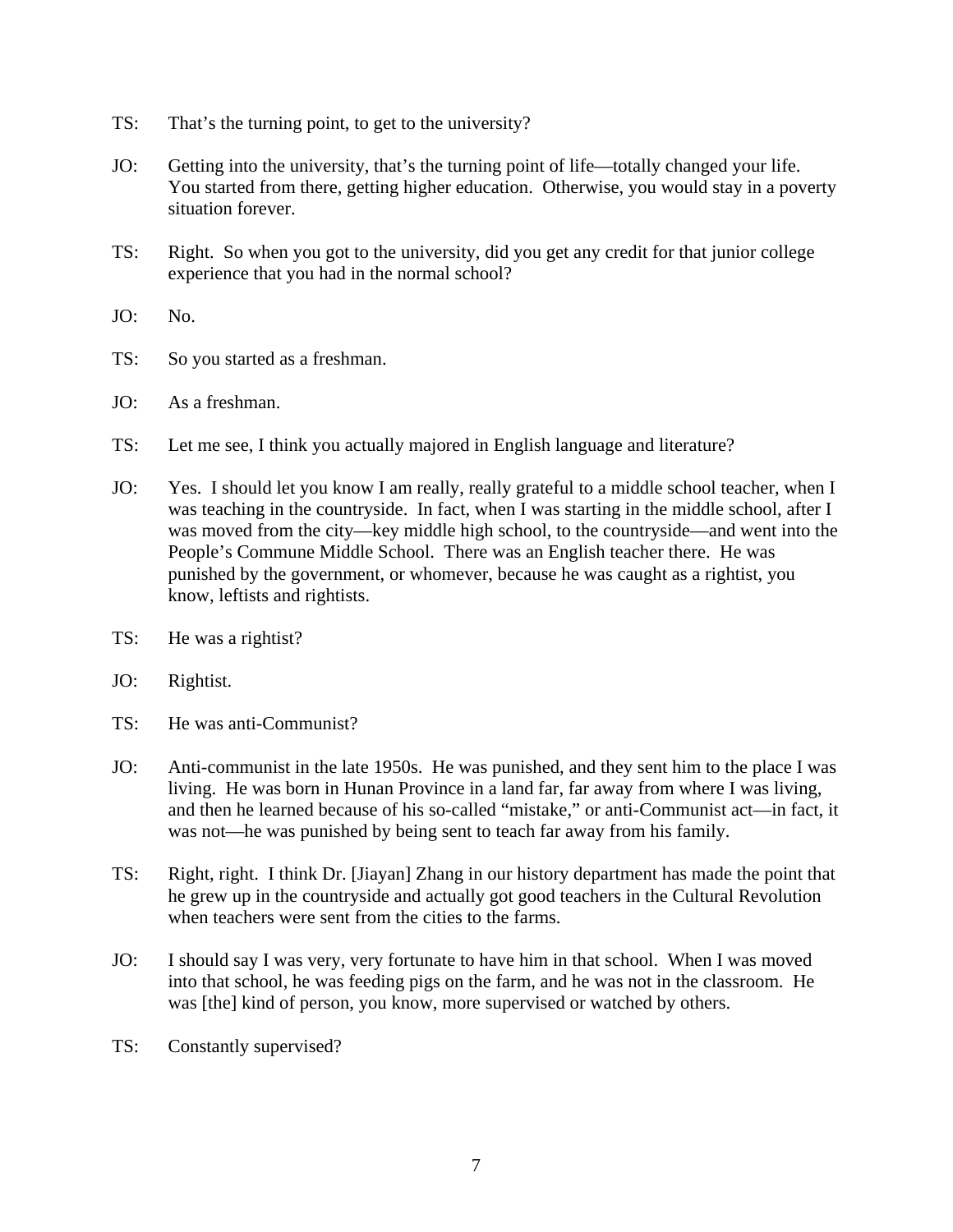- JO: He was monitored by others, and his job was feeding pigs on the farm every day. Of course, when we were students, we were supposed to work there also, so when we worked together then we met each other.
- TS: I see. So he isn't actually teaching in school, he's feeding pigs, and when you're out feeding pigs you get to talk to him?
- JO: Yes. Then he saw me and one of my classmates—two or three of us talked, and then he found that we were very eager to learn. Then he started to teach us secretly under the table. He started teaching us English. Of course, at that time, the whole country thought that learning and schooling were useless; no one cared about learning. He found us to be very real and anxious to learn something, so he started to teach us. Of course, this could not be in public or in an open situation because it was really an anti-revolutionary act.
- TS: To learn English?
- JO: Particularly teaching English. That was a very dangerous thing that he did.
- TS: What was his name?
- JO: His last name is Tang; his first name is Huaxing. I'm really grateful to this teacher in that critical, dangerous situation, and he dared to teach two of us.
- TS: He was probably grateful for you because you were interested in learning.
- JO: Yes, because he was a teacher, he would like students to learn, because nobody at that time was learning anything. So he ordered three copies of a book from the United States that was called *English 900* [*New English 900, Book 1*, by Edwin T. Collier (New York, NY: Macmillan Publishers, 1977)]. *English 900* was published by Macmillan Company and broadcast by the VOA [Voice of America, Washington, D.C.]. So we could use the shortwave radio to learn by listening to the VOA's teaching . . . .
- TS: Shortwave?
- JO: Shortwave radio—receive the instruction from the VOA. That was a really dangerous act at that time.
- TS: Voice of America.
- JO: Yes. If someone knew this ....
- TS: Oh, you could get in trouble for listening.
- JO: Oh, not only trouble, probably you would be killed. Seriously! No one dared to learn at that time, and now you were learning English, all to listen to the Voice of America. That is typical anti-revolutionist. You could easily be put into the guilty position and be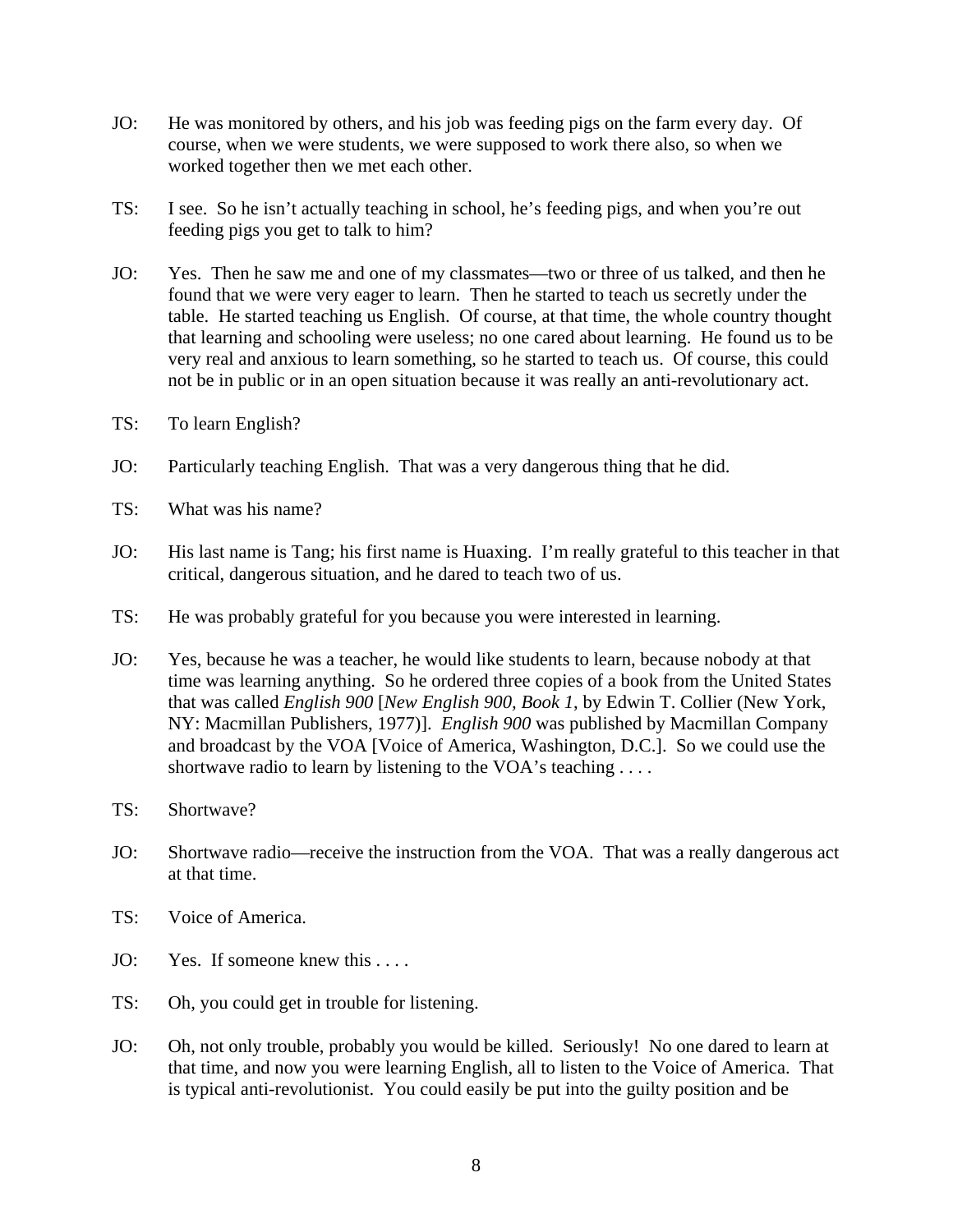killed. But he said to us, as advice, "You get to learn, go ahead. Sooner or later, what you have learned will be useful."

- TS: So you were anti-revolutionary, anti-cultural revolution very early on.
- JO: A little bit, but in that time I didn't think about it [laughter].
- TS: But you must have known it was dangerous to listen to the shortwave radio.
- JO: We knew it was dangerous listening to shortwave radio.
- TS: And Mr. Tang had the radio?
- JO: Yes, he had one.
- TS: Was he a doctor?
- JO: No, he's not doctor; he's just a "Mister."
- $TS:$  Is he still alive?
- JO: No. In fact, every year I came back to China I paid a visit to him. Just two years ago he passed away. He should be glad to see that some of his students eventually changed their lives and made a contribution to the culture. So starting from there I learned a little English. That's why I immediately caught the opportunity to get into Danyang Normal. So getting into Danyang Normal, I chose to major in English. After that I finished training there, then went back to teaching. The major class I taught was English. In addition to the English, of course, I had to teach Chinese and math, music, art, all subjects, even physics and chemistry, although I didn't learn it, but I had to teach it [laughter].
- TS: A good way to learn it is to teach it.
- JO: Yes, it's a good way to learn, and, of course, you can learn by yourself and then you go back to teach the kids again. I would honestly say, in English class I was successful. In the physics or chemistry class, I didn't do a good job because none of my students in those classes, after the high education system restarted, none of them got into higher education as majors in physics or chemistry. But several of them majored in English in higher education.
- TS: That's a good assessment, tool of what they learned.
- JO: I think I taught English classes well, but I felt guilty teaching them a subject I didn't know well. But it was better than nothing.
- TS: That's right.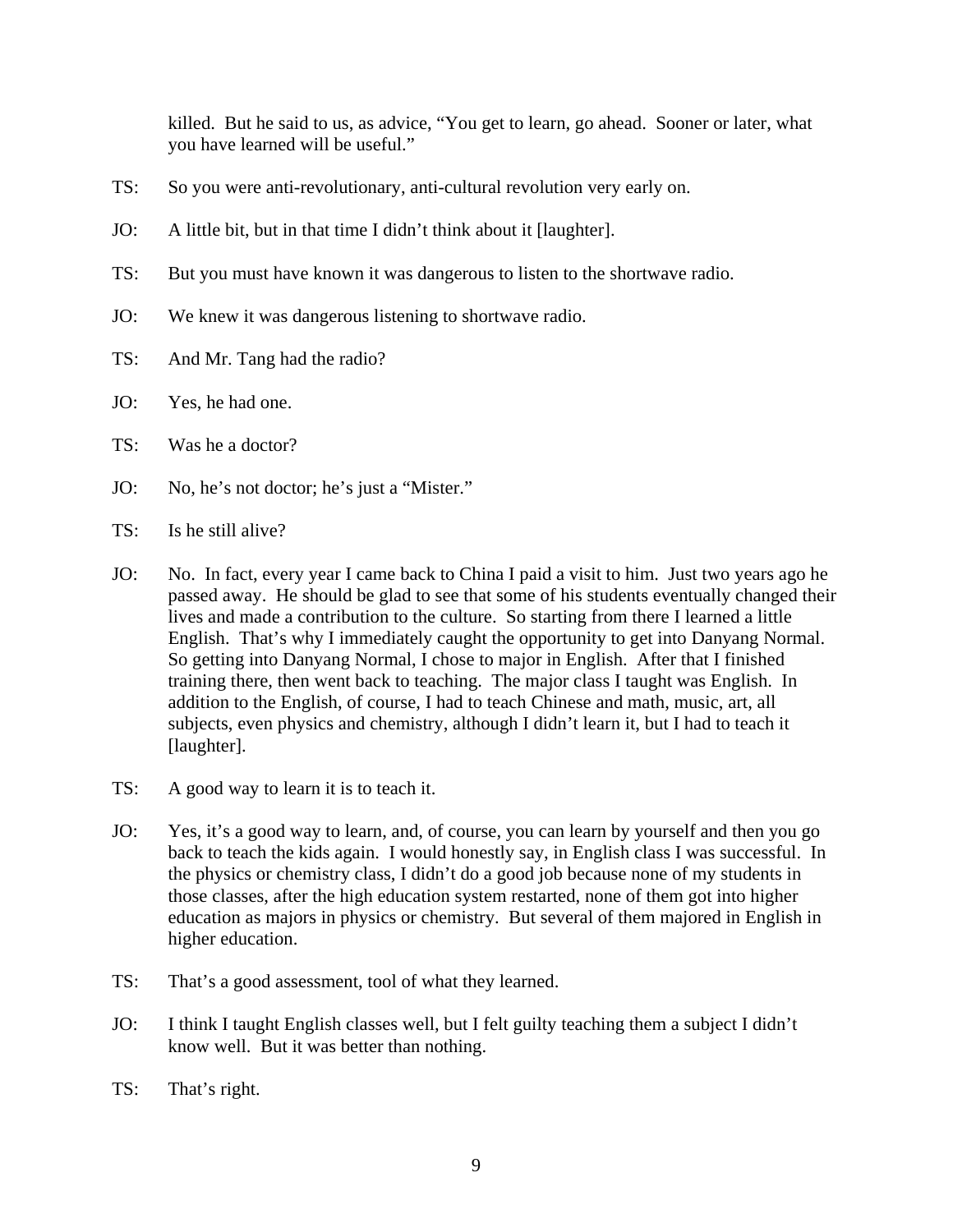- JO: If I didn't teach them the subject that means no one was teaching them at that time.
- TS: So when you go to the Nanjing University you're going full time there, not teaching.
- JO: Yes in 1977, the higher education started and restored the educational system nationally. Colleges and universities started recruiting candidates through the entrance examination. Before that it was called recommendations to the university. You're the historian, you know, theoretically, if we look at that time, before the system restarted, Chairman Mao Zedong said, "We should send the best younger people to the college and university," although the schools were not opened. Then after '72, the schools started to open, but at that time, not everyone could get into the colleges or universities. They were supposed to recommend people to have a college and university higher education. As a result, what happened was, if you were the father of a young kid, and because you were the top person in that unit or an important person, politically, you could say, "Let my son go to college." And that kind of situation happened. Those who were really good or qualified candidates were left behind.
- TS: Right. So it's who you know and not what you know.
- JO: Yes. So after '77 and the higher education system restarted, then it was a big change in China. After Chairman Mao Zedong died, then Deng Xiaoping was permanently put into the leading position. So he led the whole reform for the education system and the political and economical reform.
- TS: Right. I believe '77 is when we had full diplomatic relations with China and the United States.
- JO: Starting in  $72...$
- TS: It started in '72 but it was full by '77.
- JO: In '77, I think so.
- TS: Did that have any effect on interest in people studying English?
- JO: Oh, yes. After that the universities and colleges started recruiting English majors and they totally changed the whole situation. Everyone thinks that is the normal university and the normal education. It was not normal before. It has become normal now. English majors came to the colleges and universities learning English and the chemist majors, you know, all majors, we had to start recruiting the candidates. For being admitted to have a higher education, you have to pass a six-subject entrance examination. There are three tracks. One track is liberal arts; another track is science; the third track is foreign language (English, French, German, Spanish, Russian, Japanese, etc.); and no matter which track you try to get into, you have to pass six major subjects. I chose English in the foreign language track, because I was trained to teach in English in Normal School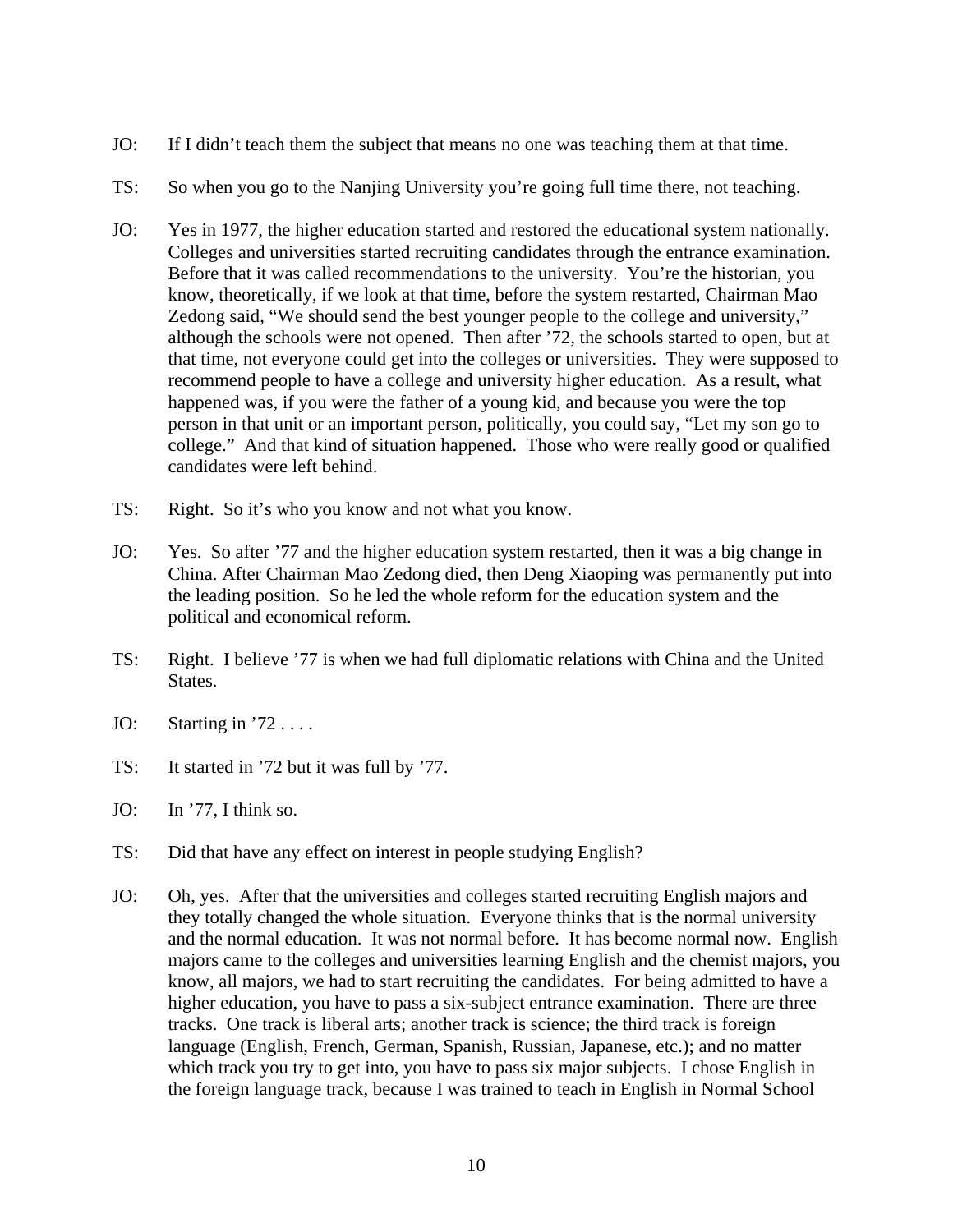and believed that I was capable of learning in English. I didn't choose the science tract because I knew I couldn't pass those subject tests in science. In the foreign language track, you take the testing in political science, Chinese, mathematics, history, geography and one specific foreign language, such as English for me. Then in the liberal arts track you have to take Chinese, history, geography, math, and English, and political science. In the science track you have to take chemistry, physics, Chinese, math, English, and political science. Of course, math, chemistry, and physics were weighted heavily for the science majors. In the liberal arts track, Chinese, history, and geography were weighed heavily.

- TS: Right. So you're basically taking the same stuff, but a lot more chemistry if you're a science major.
- JO: Right. The good thing is you did not need to take chemistry and physics in the liberal arts track, and in the science track, you did not need to take geography and history. So I passed my entrance examination, which was very, very competitive at that time, because so many people were participating in the test.
- TS: It sounds like graduate school here, to get into undergraduate school.
- JO: Getting into undergraduate school here is not so competitive. At the time I took the entrance examination, only about 1 percent could get into the university, about 1 percent. Nowadays, it is getting better. Probably 60 percent can get in college and university now.
- TS: From 1 percent to 60 percent?
- JO: Yes, today it has reached 60 to 70 percent in China.
- TS: Wow, that's a huge change. So it's becoming more like American universities.
- JO: Yes, nowadays China is getting more open. Of course, there is another issue coming up, that is graduates from the university, not as the graduates from the university before, are finding the job market to be more competitive.
- TS: Right. So you were in a very elite group then going through the university.
- JO: Yes, I was very fortunate getting into the university at that time.
- TS: So I guess they expect you to study real hard.
- JO: Yes. To tell you the truth, when we got into Nanjing University, Nanjing University was one of the top universities in China, so since I could get into that university that means that the performance on those tests was much, much higher than others. We knew that the opportunity was not easy for us to get here, so everyone was so dedicated to the learning.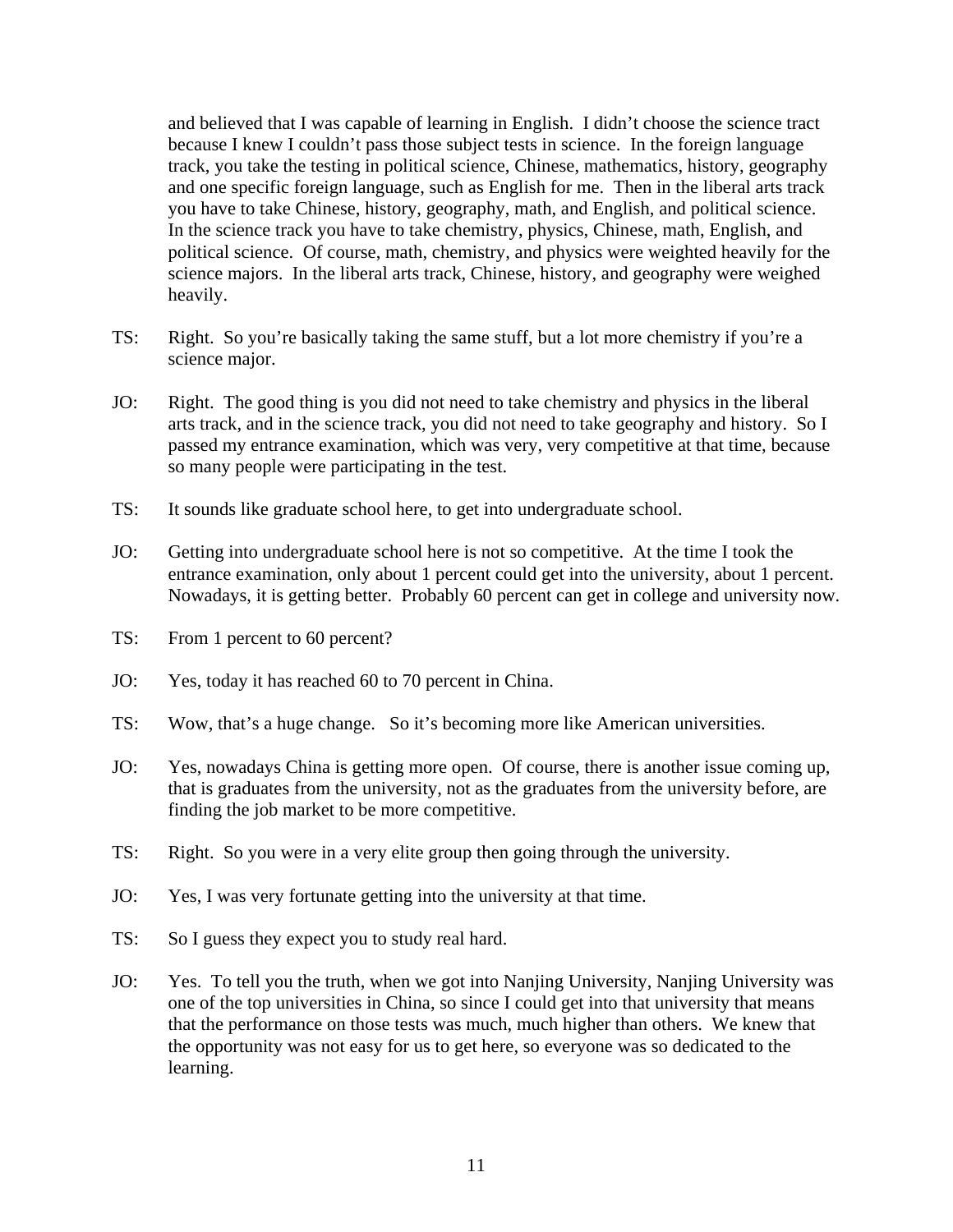- TS: Any mentors that were especially helpful when you were going through Nanjing University? Were there any people that were really helpful to you?
- JO: When we were in the Nanjing University, the professors maintained very close relations. The higher education system was just restarting, and the professors who came back from the farms were eager to teach, also. They knew they lost so many years already without good students, and everyone was also grateful of that opportunity, so the relationship between professors and students was very close, and we were on the same page, I would say.
- TS: So you learned a lot in four years, to make up for what you lost.
- JO: Definitely. We learned a lot during those four years, particularly in the academic area. And we got up very early and also went to bed very, very late. Sometimes the university had to force students to go back to the dormitory. But even after they had made students leave the classroom or library, after the officials left, the students came back to the classroom again [laughter]. And also another good story, some students knew they had lost those years for learning and really cherished new learning opportunities. They even read under the quilt, using the flashlight to study. That's a true story at that time. Those four years were a very, very productive learning time.
- TS: Right. So you graduated in '82 and then you became an instructor there.
- JO: After I graduated, of course, at that time, all graduates were assigned to work or teaching. Nanjing University was a top university and the top university today in China. All graduates from Nanjing University, generally speaking, can get a better job than other universities. I was assigned to stay and to become an instructor teaching there. That is why I was teaching in Nanjing University until '87.
- TS: So you were teaching English?
- JO: Yes, I was teaching English as a second language and not teaching English majors, but students in other majors who were learning English.
- TS: I see.
- JO: Everyone was required to learn English in the college or university. Nowadays in China, in middle school, everyone is required to learn English. Even in elementary school, starting in the third grade, in the cities, students are required to learn English.
- TS: So you're teaching not the majors, but everybody else that has to know just a little bit about English.
- JO: Yes, just teaching them ESL basic English: speaking, writing, listening and comprehension.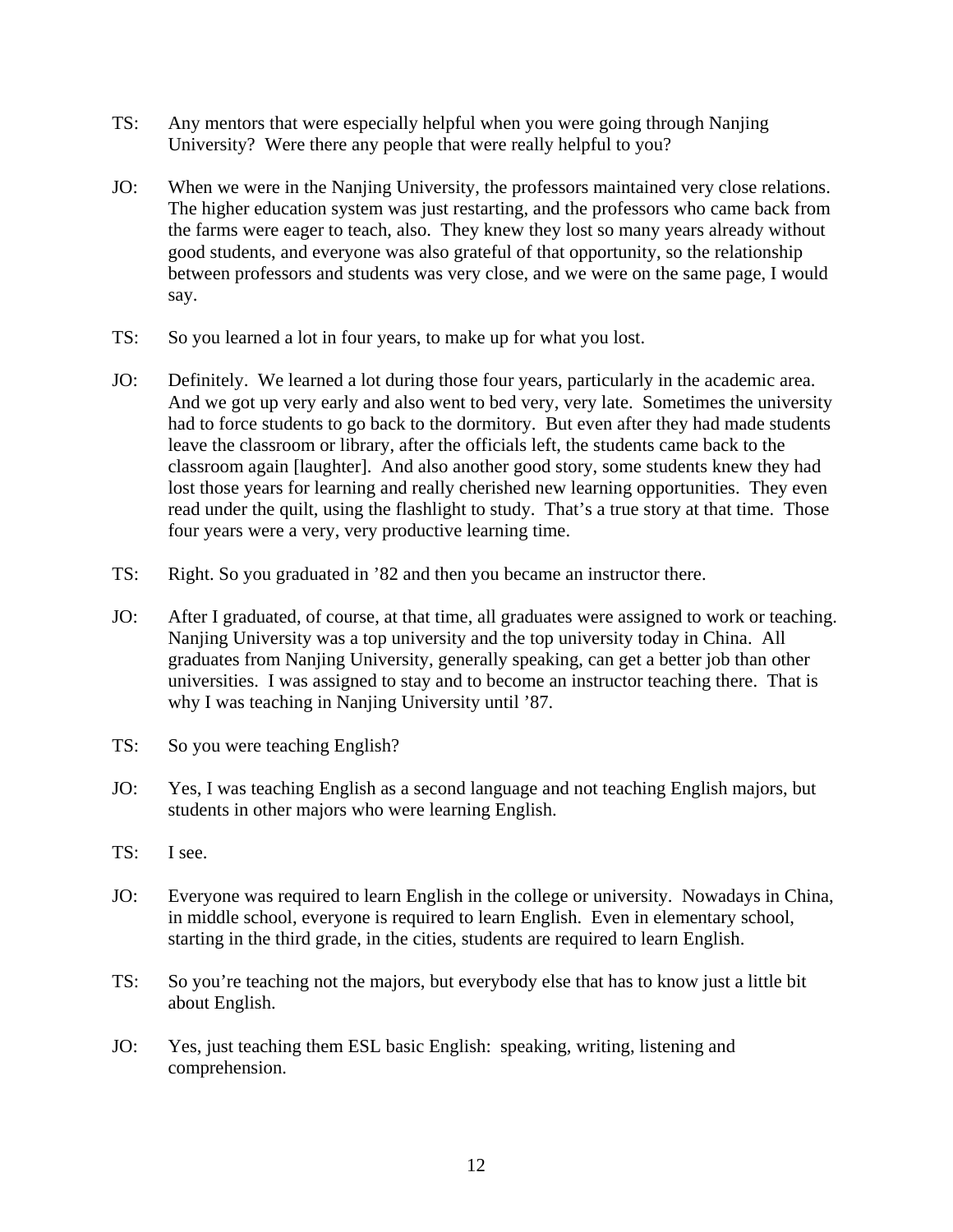- TS: Right. I guess the next big story, is how did you get to the United States?
- JO: Yes, that's a good, interesting question, also. I was teaching in Nanjing University and got married. Life seemed to me to be peaceful.
- TS: How did you have time to get married when you were studying?
- JO: At that time in colleges and universities, you couldn't get married, even dating. It was against the rules. So after graduation we married. At that time, I was already close to thirty.
- TS: What's your wife's name?
- JO: My wife's name is Liang Chen. She graduated from Kennesaw in 1997 in nursing. Now she is teaching in the KSU Nursing School.
- TS: She's teaching here?
- JO: Yes. This is her second year. She graduated here in 1997 and then went to work in WellStar Kennestone Hospital. Then she went back to school, studying at Emory and working at Crawford Long Hospital. She graduated from Emory graduate school in 2005. However, she still keeps her job at Crawford Long, also.
- TS: So she works in Atlanta also?
- JO: After she graduated from Kennesaw she worked in the hospital as an RN.
- TS: But back in China she was a student at Nanjing?
- JO: When I was a student at Nanjing University as an English major, she was at Nanjing University as a Chinese major. That's why we have Chinese and English translated for each other [laughter]. We met in our senior year. Of course, it was not open [laughter]. After I graduated, I was teaching in Nanjing University and had my family. In the early '80s, China opened its doors to the world. More and more younger people came out of the country to study abroad, to see what was happening outside of the country. Then, in fact, China really opened the door and made China in the track of reform. So I came to the United States in 1987.
- TS: Did they encourage you to go abroad?
- JO: Exactly. At that time I was teaching in Nanjing University, and my former classmates, because they were English majors, most of them—not 100 percent, but at least 90 percent of them—after graduation, sooner or later had the chance to go abroad, either learning or working or short-term training, whatever. I was a little left behind in this opportunity, but I didn't regret it. One day my chair came to me, calling me by my first name Ronghua, "Are you interested in going to the United States to have further learning?" One of my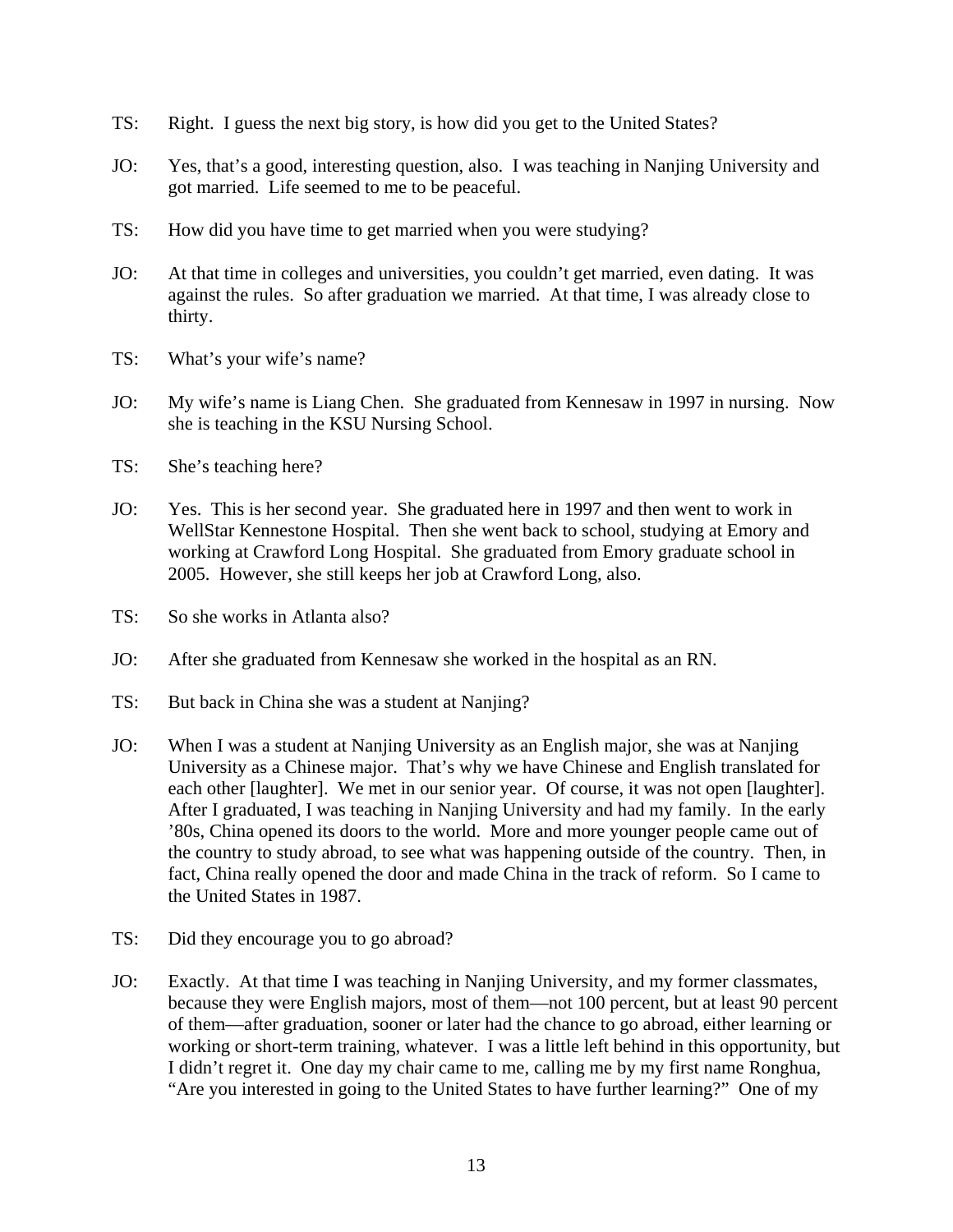former classmates who was assigned to teach at Nanjing University, also had been sent to England for further study.

- TS: What's the name of the chair?
- JO: The chair, at that time—in fact, it was a dean's position because it was at the college level.
- TS: What's his name?
- JO: He is Professor Yang. His first name is Zhizhong. He said to me that there was an opportunity for me to go abroad to study. Nanjing University is a top university and has a lot of opportunity for teachers to go abroad. But there was a condition for me. It's not financially supported by the University. I had to find the financial support by myself [laughter]. "But we can let you go," the chair said. So at that time I said, "How could I find the funding and support?" Also, I needed to take the TOEFL [Test of English as a Foreign Language] and the GRE [Graduate Record Examination] for applying to schools. He said, "Anyway, we have this opportunity; if you would like to go, you need to get those ready and apply."
- TS: The TOEFL is the test that international students have to take, is it an English test?
- JO: TOEFL is the test of English as a foreign language.
- TS: Well, you should have done okay on that.
- JO: Yes, you have to. Otherwise, you cannot get the admission to the university. So I started hunting the universities in Australia and in the United States and sent applications. I took the test in Nanjing University. The TOEFL test was very popular in China in major universities. So Nanjing University was the site of the testing. In fact, before that we were training people to take this test because we were teaching English. We were training those people who wanted to go abroad to take the TOEFL test.
- TS: So now you took it yourself.
- JO: So now I got to take the test by myself. I just took that advantage of training others. I passed the test and got admitted to Indiana University of Pennsylvania.
- TS: Does Indiana University of Pennsylvania have a large program in English as a second language?
- JO: Yes. At that time they had a very good program. They have a doctoral program in English as a second language. And also Indiana University of Pennsylvania had several professors who visited and taught in China. I think it was Dr. Dan J. Tannacito [Director, American Language Institute], who taught in Shanghai Foreign Language University for at least two years, so he recruited quite a number of students from Shanghai Foreign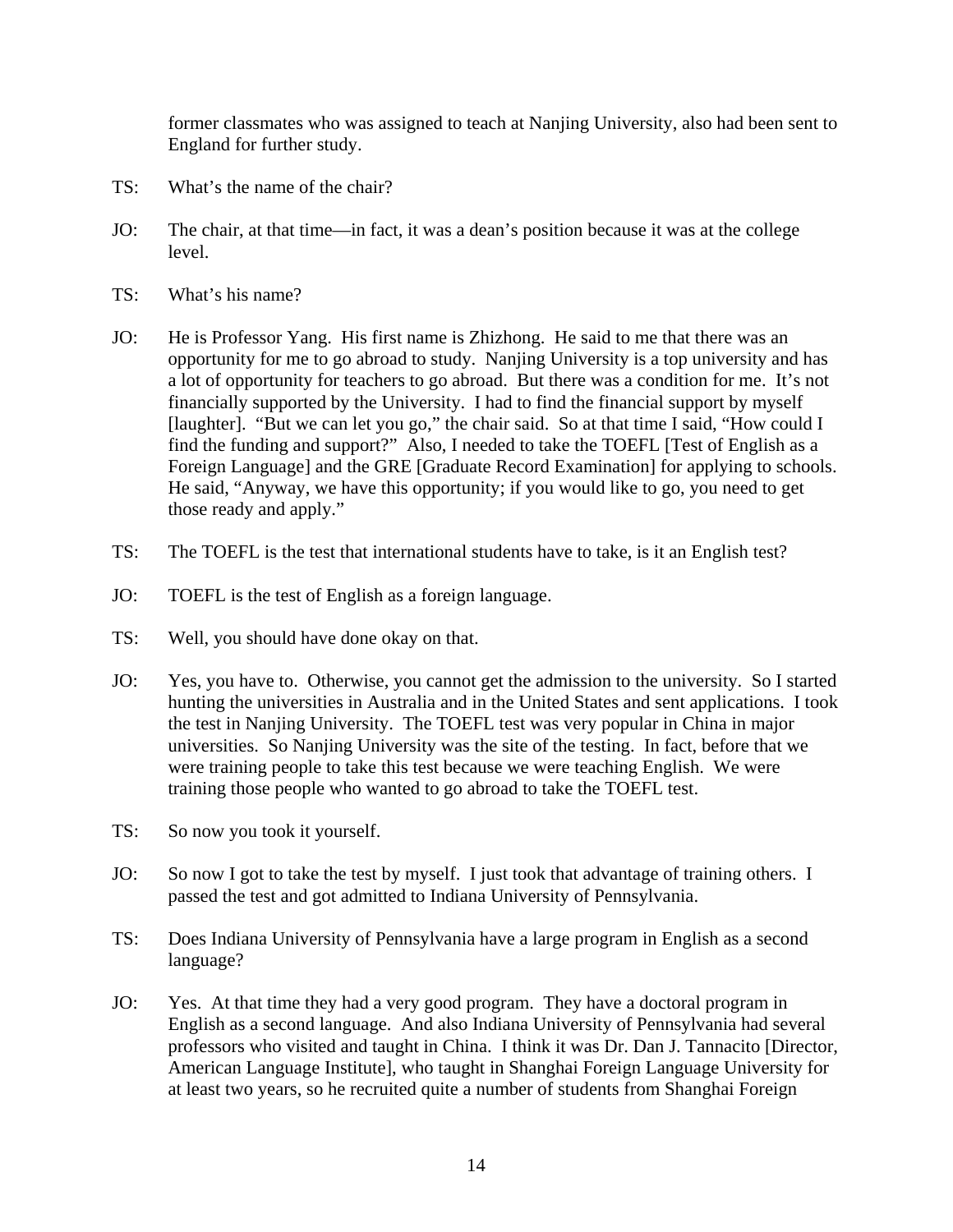Language University and other universities in China. I came from Nanjing University, and I got admitted there. I applied for the English, Applied Linguistics and Rhetoric major. I came to the United States in late August, 1987. Before I came to Indiana University of Pennsylvania, the provost of that university visited Nanjing University, so probably the two universities had some relationship. I didn't realize it until I got here. In fact, I applied at the same time to a university in Australia. I almost went to Australia.

- TS: Well, I'm glad you came here.
- JO: I was admitted by Indiana University of Pennsylvania. I choose to come to the United States.
- TS: Right. So you got your master's degree in linguistics.
- JO: Right. I got a master's in rhetoric and linguistics. Then I started looking for doctoral programs. Originally I thought I should go in rhetoric and linguistics because I thought after a few years of finishing the degree I should go back to China and still teach English and maybe teach English majors in research and that area. Unfortunately, I didn't get financial support in that area, and as I said, Dr. Tannacito had students from the Shanghai Foreign Language University, and he would give the scholarships to his students in the exchange program first. I was from the university, not directly connected to the exchange program at that moment. So the English department said, "We can't support you in the doctoral program. You can have financial support by yourself or you can work to support yourself while you are in the program. Although you are a good student, unfortunately, we cannot have a scholarship for you in the doctoral program." Also, they had another reason. "We would not recommend that a student that has the masters in the same program move on to the doctoral program because most of the courses are taught combined together."
- TS: Right. So you really needed to change your major?
- JO: Yes, you can go to another university or change the major. I fortunately got support from the College of Education at the Indiana University of Pennsylvania. Dr. George R. Bieger was the coordinator of the doctoral program, so I went to him. Of course, I applied to several other schools at that time. Dr. Bieger said to me, "Yes, we can think of it" [laughter]. He looked at my credentials, and he looked at my test scores, and then he said, "Just apply; we can think of it and offer you the scholarship." That's why I went into the education program immediately. I was admitted into the doctoral program in education, and that was '89. What happened in '89 in China? The Tiananmen Square event.
- TS: Oh my goodness, was that '89?
- JO: Yes, '89, the Tiananmen Square event happened. I was in a program anyway at that time. After I finished my doctoral program, because of the '89 incident in Tiananmen Square,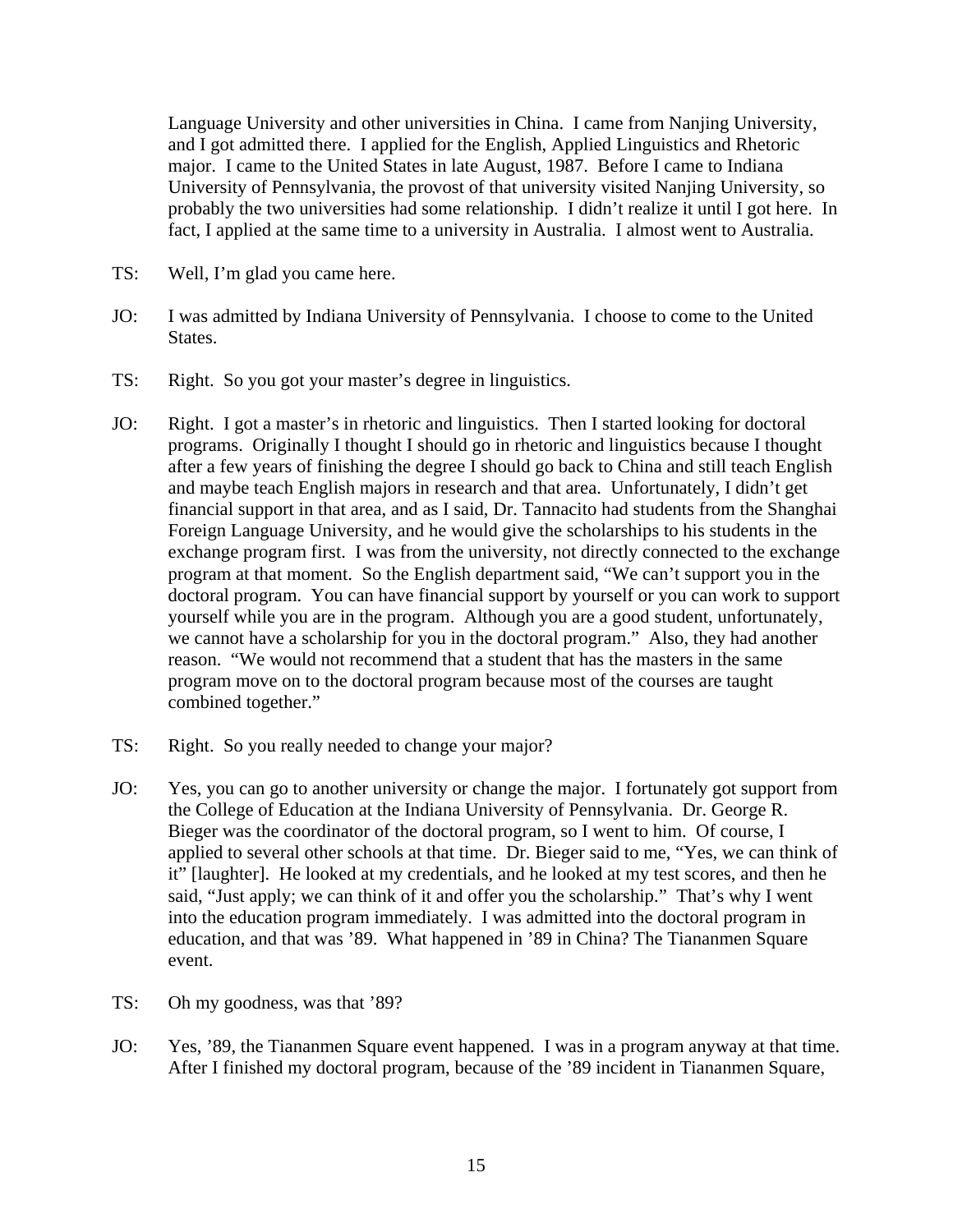President Bush issued an executive order that all folks like us could stay in the States. They tried to protect us from being punished in China.

- TS: Oh, from the Bush administration. Oh I see, so in terms of visas, and all that.
- JO: That's right. That's why I didn't spend much time or headache, you know.
- TS: So you thought at that time that you would go back to China?
- JO: Yes. I didn't have any difficulty getting a visa and green card.
- TS: So George Bush, the first . . . .
- JO: Yes, George Bush, the first Bush, issued an executive order.
- TS: So you would have become suspect again with your interest in English and your presence in the United States?
- JO: Not only suspected in this way, but also suspected, "Did you support the '89 incident?" At that time students were involved in the movement in Tiananmen Square in Beijing, and there were lots of connections.
- TS: Were you involved in any of that?
- JO: I didn't get involved at that time. I just concentrated on my learning. But we watched the movement on TV and followed the news, and it kept us updated with the progress.
- TS: So at any rate, it looked like that was a turning point that you were now determined to stay here?
- JO: Yes, originally, I thought I would just finish my program, and then I would go back and teach at Nanjing University again, because the university I worked for was expecting me to go back. Also, Nanjing University in China is not a bad university.
- TS: Sounds like it would be a great place to go.
- JO: Very good place to work.
- TS: But you didn't have any obligation because they didn't pay you to come here.
- JO: No, no, I didn't have an obligation to go back to work there. Since I had the opportunity to stay after graduation, I stayed here and was offered a job.
- TS: Right. Okay, so you went through your doctoral program and got through in '92 or '93?
- JO: In '93.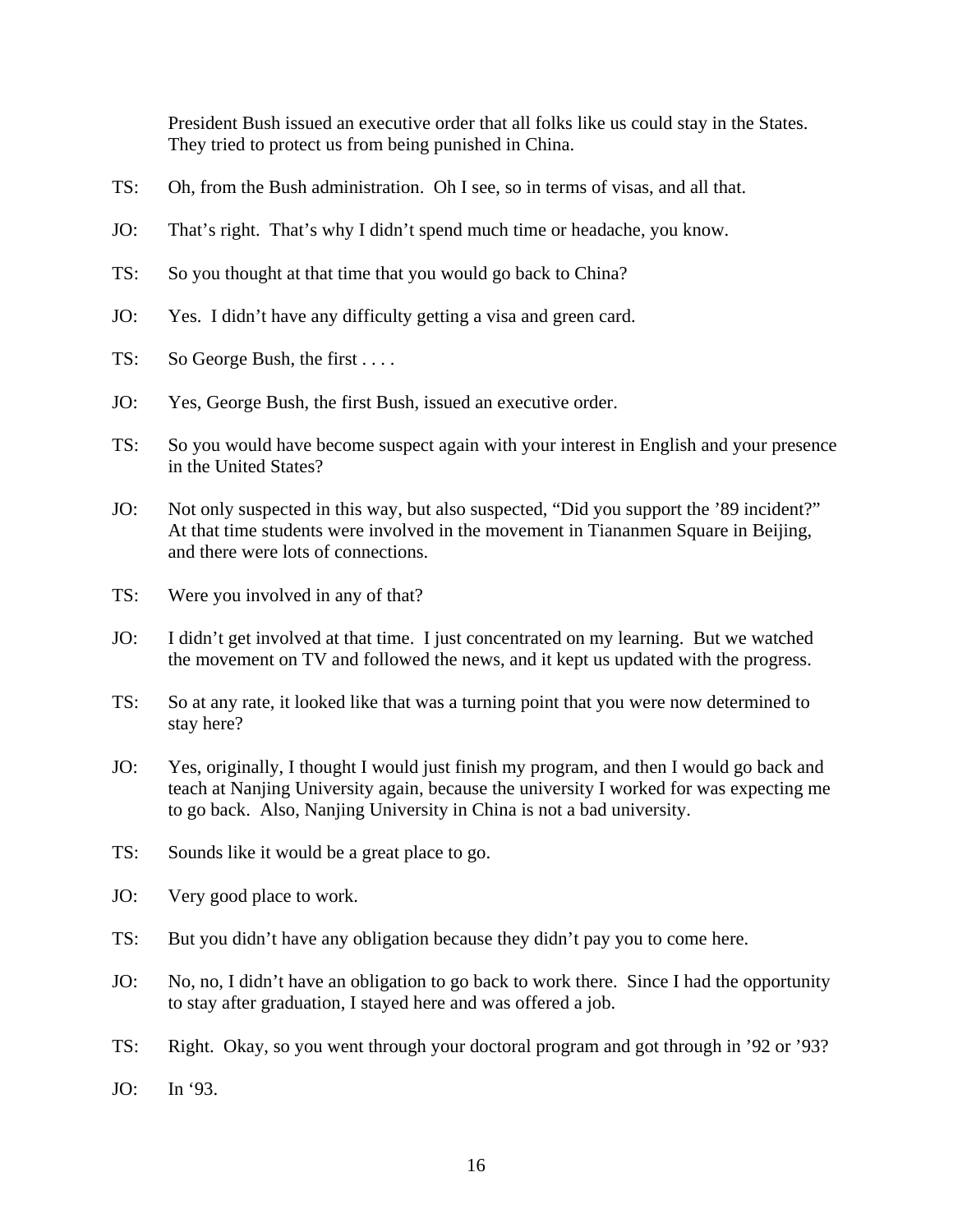- TS: Let's see, seems like there's a technology component by this time, too.
- JO: Yes, in fact, when I got into the master's program, I was expecting to have the computerassisted learning major. Unfortunately, they didn't have this major. Why I was so interested in computer education was because when I was teaching in Nanjing University, I was starting to use the computer to assist in language teaching and learning. I already did some research in that area. Also, I wrote some programs to help the Chinese student to learn English at computer in China in 1986, with a very old computer called XT—not the 286 yet, an XT model.
- TS: This is before the Internet.
- JO: Yes, before the 286 model; we are having Pentium 4 and above now. When I got to Indiana University of Pennsylvania, I purchased a computer that was a 286 model. At that time I used it with a computing language called Basic. I used the Basic language and wrote some programs for language learning and also used the Basic language to write some programs for testing score analysis. Although it's not very easy to understand the reliability or the validity of those kinds of research designs, however, I followed those formulations and had the scores compiled and analyzed with those formulations on computer, determining the reliability index and the validity index of each tested item. I had already done lots of research in China before I came to United States, so I was very interested in learning in that area, teaching and learning English as a second language with the support of computing technology. At that time, I started to look for some learning opportunities in computing technology assisted instruction. Of course, in the master's program they didn't have those kind of courses, but they did have some projects—a major project I was doing using the computing technology to support the rhetoric and linguistic learning. The professor, of course, was very excited at my project. I have to say it was very impressive at that moment, although it was not a very comprehensive project, but at that moment it seemed to me very impressive.
- TS: Yes, well, when you're coming in on the ground floor like that ....
- JO: Yes, when I got into the doctoral program in education, the more I was learning the more I realized technology should be the future. More and more teachers need to know how to use technology to help the younger children to learn. Therefore, I put my focus in education meanwhile on looking at the educational technology. At that time, the doctoral program in Indiana University of Pennsylvania didn't have the instruction of technology major. If they had, I probably would have moved into education technology major. Because they didn't have it, I took my elective courses all in those areas. So I took the courses with Mr. Johnson—he was a very technical person at that time, and he was the principal of the lab school. He was so happy to see I'm the person who worked for him, so he had me do some projects with the younger children there, teaching younger children using basic computer technology. Then I started looking for the courses in the computing science majors. So I went to the computing science major catalog and looked at some courses. I took some basic language, starting with Pascal and children's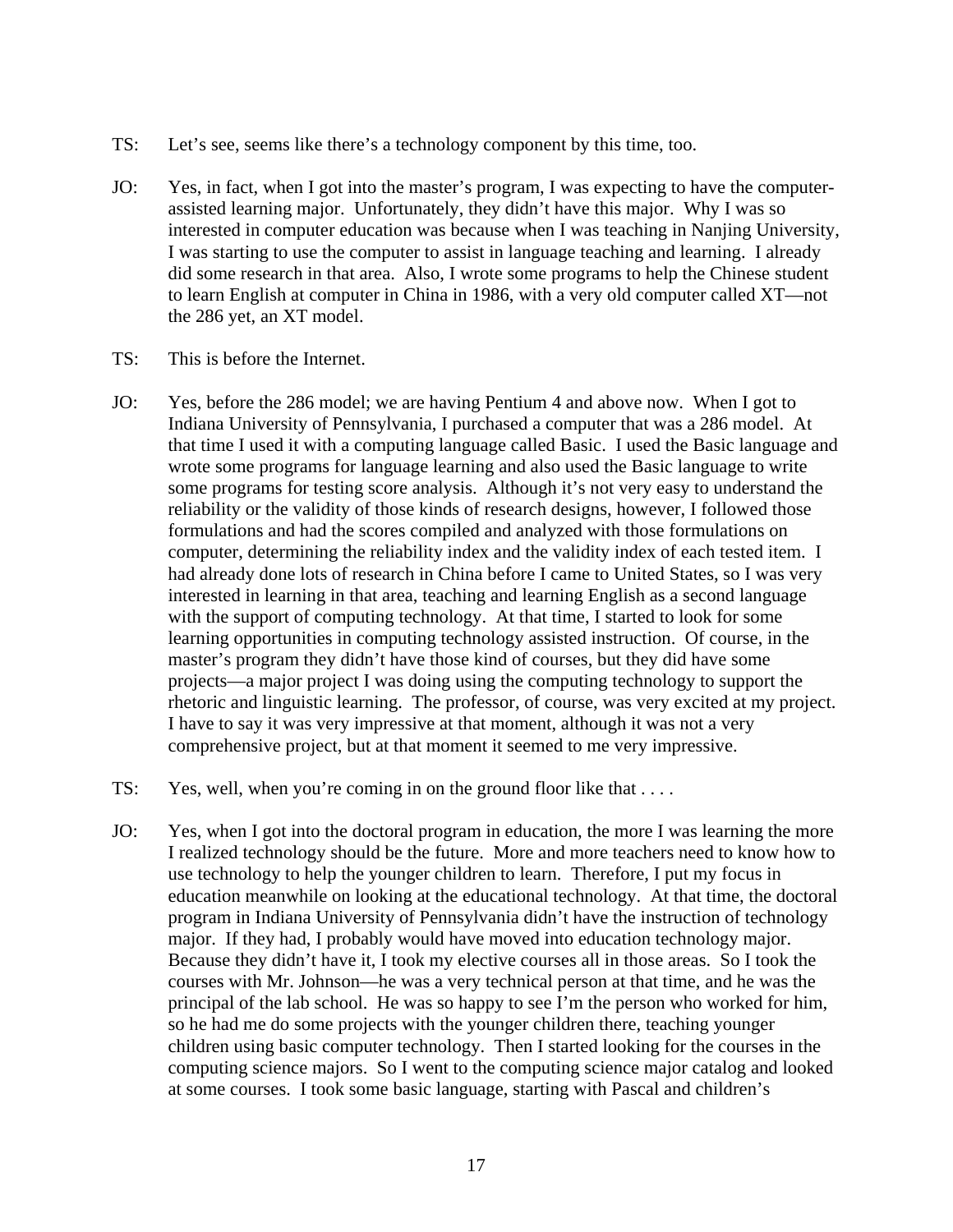computing called Logo that is written by one professor from MIT. Every younger child learned Logo, so I learned it using the Logo to create some dynamic learning on computer. Starting from there, I put the emphasis on computing education in addition to the theory research in early child education. I had almost a minor—they didn't call it a minor—but I have all my elective courses in that tract.

- TS: Right. So you graduate in '93, and they offered you a job as assistant professor there.
- JO: Oh, that is an interesting story, also. After I graduated from Indiana University of Pennsylvania—that's why I say the turning point is 1978: getting into the university, then started from there all my life flowed almost smoothly to the top, mostly moving on. Just before my graduation, of course, the Bush administrative executive order was already made, and I started looking for a job—several job hunts to different universities. Of course, it was not easy for us because we didn't have those kinds of experiences of looking for a job. We were used to being given a job. So looking for a job is a learning process, also. How to write application letters, how to package your application packages. It took me about a half year to learn before the graduation, sending letters and sending resumes and sending recommendation letters, and so on and so on, and it was a good learning experience. But nothing came out. Almost every letter came back saying, "Thank you so much, but we regret to tell you . . ." [laughter]. It was a little disappointing when you got those letters. What was going on? Then close to graduation, one day the chair of the Department of Professional Studies in Early Childhood Education at Indiana University of Pennsylvania, Dr. [Edwina B.] Vold came to me and said—she called me "Ronghua" and pronounced it very clearly—"Would you like to stay for a year?" Because at that time I was teaching in the lab school for two years already and had my intern in public elementary school, private elementary school and Children School of Carnegie Mellon University.
- TS: So she called you Ronghua and you're not going by John?
- JO: No, no, not John. I can't tell you where John came from later. Dr. Vold asked me, "Would you stay for another year?" Of course, I immediately said yes. She liked for me to stay because I had already taught in the university lab school for two years and had my intern in the Carnegie Mellon Children's School, had an intern in both public and private schools. I taught in Carnegie Mellon's Children School, a lab school. I had also taught at another two schools; one is public, one is private. That means I had all those experiences. Meanwhile, in the last year in my doctoral program I had a good teaching experience of supervising student teaching under the supervision of the professors. Probably, the evaluations from students were satisfactory or not so bad. When the chair said, "We'd like to have you stay for another year," I said, "Yes." But she said, "Now, this is not a tenure track, but it is temporary." I said, "That is fine" [laughter].
- TS: Right, a job is a job.
- JO: See, I didn't have a job at that time, and you can offer me a temporary job and I should be grateful. That's why I stayed at Indiana University of Pennsylvania for another year after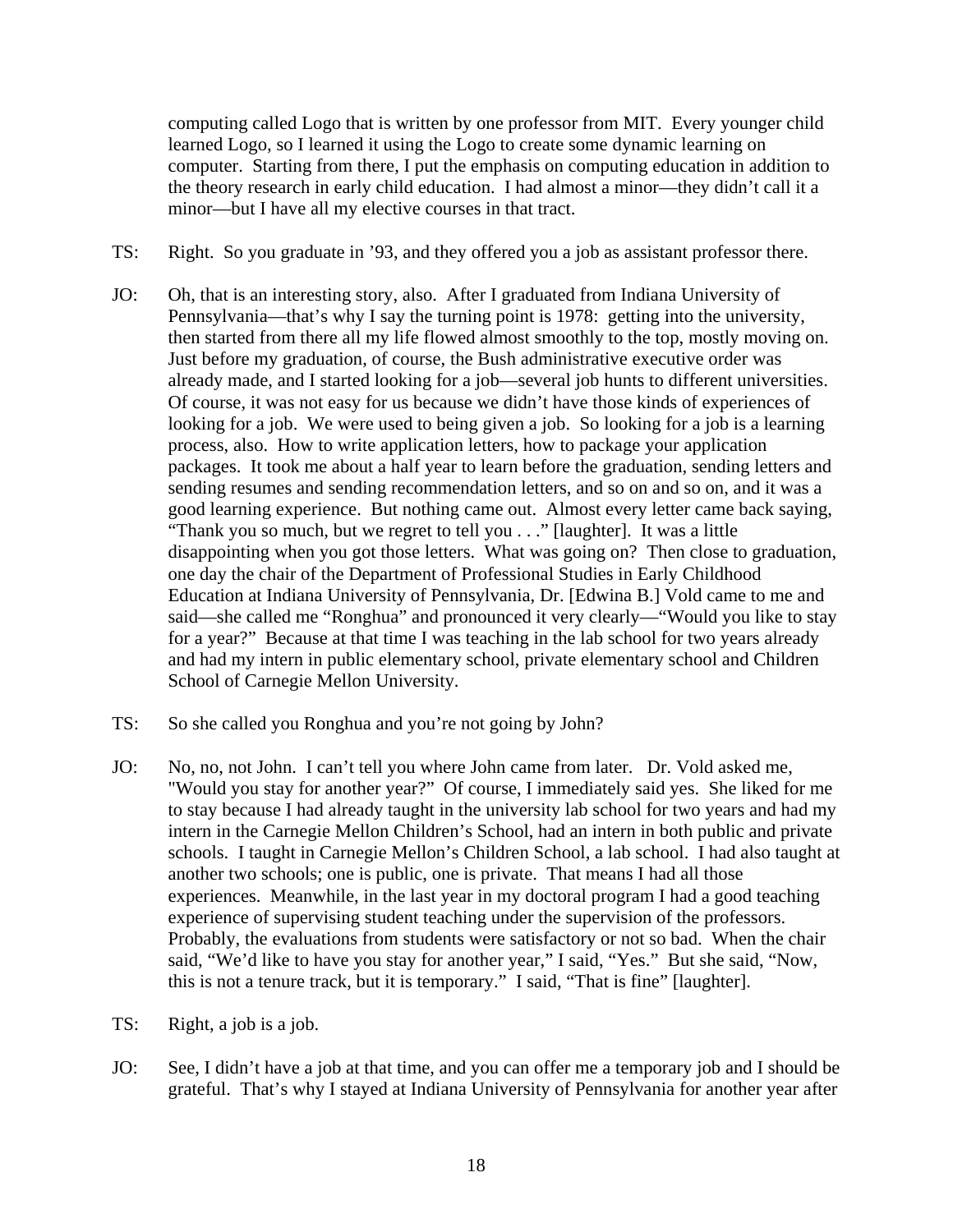graduation. In the meanwhile, I was still sending letters and applying for a new job. After that point, it seemed to me, things were getting better. Every letter that came back, wasn't strictly saying, "We regret." Sometimes, they were saying, "You are on the first cut."

- TS: You made the semi-finals?
- JO: Yes, made the semi-finalists [laughter]! Sometimes, I made it to the finalists, "We'll call you for an interview." I did have some telephone interviews already at that time, before Kennesaw gave me a call. Kennesaw was the third one for an interview that I got. It's really interesting that when I got my first call for an interview from a private university, they said, "We would like for you to come to campus for the interview." Then within two weeks, I got six or seven letters saying we would like to invite you to come for an interview [laughter].
- TS: That's great.
- JO: That was what happened [laughter].
- TS: Well, I think a lot of people wanted you to have the degree in hand and some teaching experience.
- JO: I think so. As soon as you have the degree in hand and you are teaching also at that time, it makes the difference. Probably, it was also because I made the revision in the application package by adding those teaching experiences.
- TS: So why Kennesaw? Why did you come here?
- JO: I went to a private university's interview first. The second was in Queens College, and the third one was here (Kennesaw State University). The fourth one was to be in New Jersey, but I didn't go to fourth, fifth, sixth; I turned down those interviews because I had already accepted Kennesaw's offer. I found the private university was very nice, familyoriented. When you went for the interview, they put you in a house and not in a hotel, and a very nice situation. But it's a small, private university. Queen's College was also a very good college. Particularly, I had a very good impression on their resources in the library. The library resources were so good. When I went into the library, and they showed me, I immediately liked that library. Then I came to Kennesaw towards the spring, and when I came—you know, Indiana University, Pennsylvania is just beside Pittsburgh; it was so cold and snowing heavily there, but here, you know, already the flowers are blooming everywhere. When I came here, "Wow, such a beautiful place" [laughter]!
- TS: So warm weather attracted you.
- JO: Yes, warm weather, and also Kennesaw picked very fast. The first offer was from Kennesaw. Then the second offer from the private and then Queen's College later on,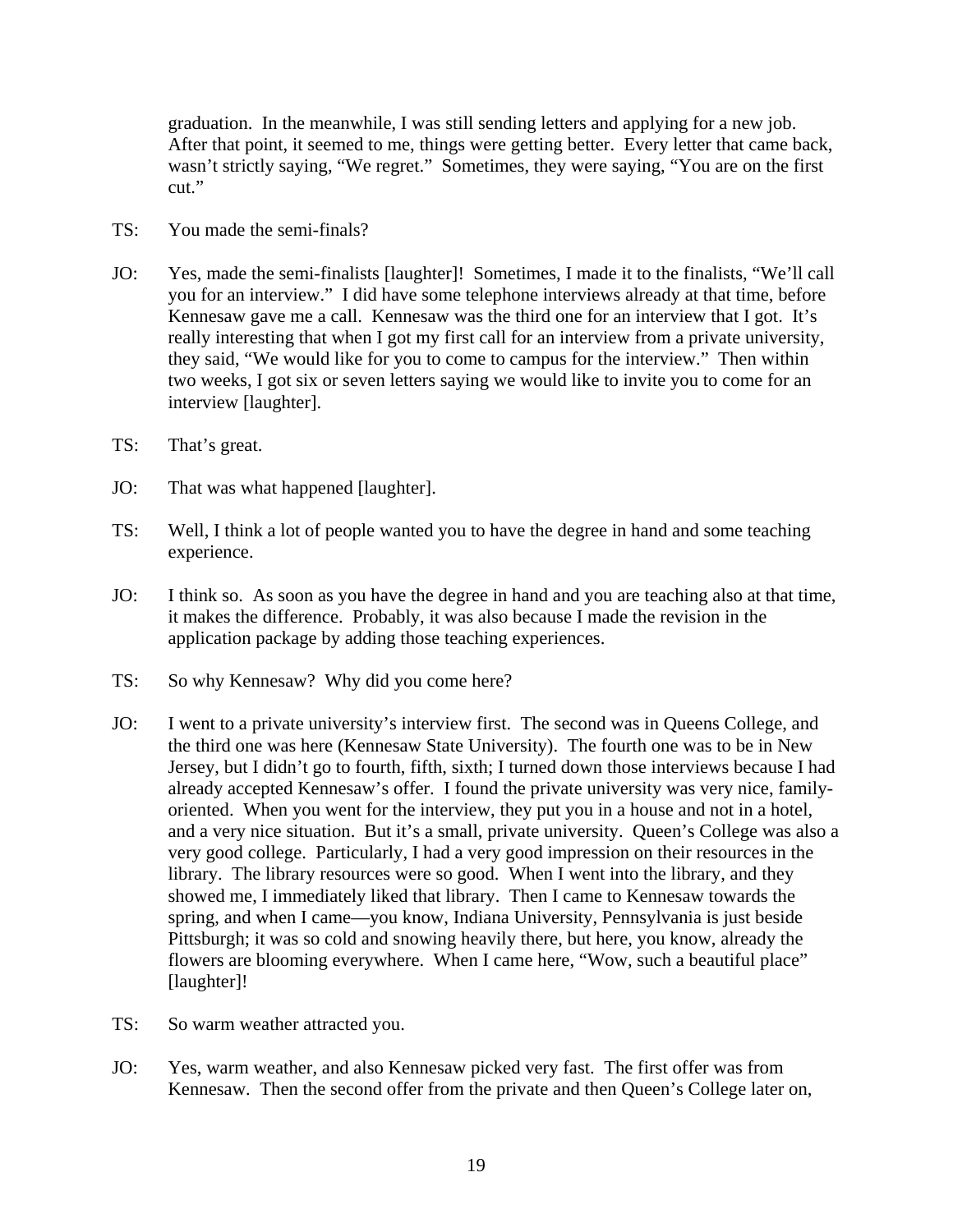but Kennesaw—I came for the interview, and I think only three or four days later I got an offer.

- TS: So they were ready to move.
- JO: They said, "Would you like to come to Kennesaw?" That's the offer already. When I got an offer, you know, you can see, this is the first job. Teaching at Indiana University of Pennsylvania was a temporary job. So I got the offer, and in the meanwhile, I had planned to go back to China. I didn't go back to China since I came in 1987. So I planned in the summer in '94 to visit China.
- TS: You had not been back even for a visit?
- JO: No, since '87. I came in '87 and didn't go back until '94. I planned that trip for that summer. Also, meanwhile, Indiana University of Pennsylvania also scheduled me to teach another class in the summer, so I didn't have much time to bargain or negotiate. That's why I took the position immediately. After I got here, then I realized why Kennesaw made an offer so fast.
- TS: Why did they?
- JO: You should know. At that time, Kennesaw was in a critical situation.
- TS: Oh, this was the time when the education program was on probation.
- JO: They were turned down for accreditation.
- TS: NCATE [National Council for Accreditation of Teacher Education].
- JO: NCATE. Before I came here, some professor in Indiana of Pennsylvania asked me, "You took that offer?" I said, "Yes, I took it." They ask me, "Why won't you wait for awhile? Think of someone else. Do you know that program, that accreditation didn't pass?" I said, "I know." They said, "Why would you be interested still there, the accreditation didn't pass at that time?" I said, "I believe they will pass it." Because when I came for the interview, I met so many professors that gave me the impression they worked hard to get it to pass. So I didn't worry about it. That's why I took the position immediately. So that's why I came to Kennesaw. After I came to Kennesaw, of course, I stayed here, no moving [laughter].
- TS: What was your impression of Kennesaw when you came here in '94?
- JO: When I came here in '94, number one, of course, at the interview time, the weather was good, and when we get into the interview process, I learned that all programs were remodeling and redoing curriculum designing, and then, also, I learned that more particularly, Kennesaw offered me a teaching technology class.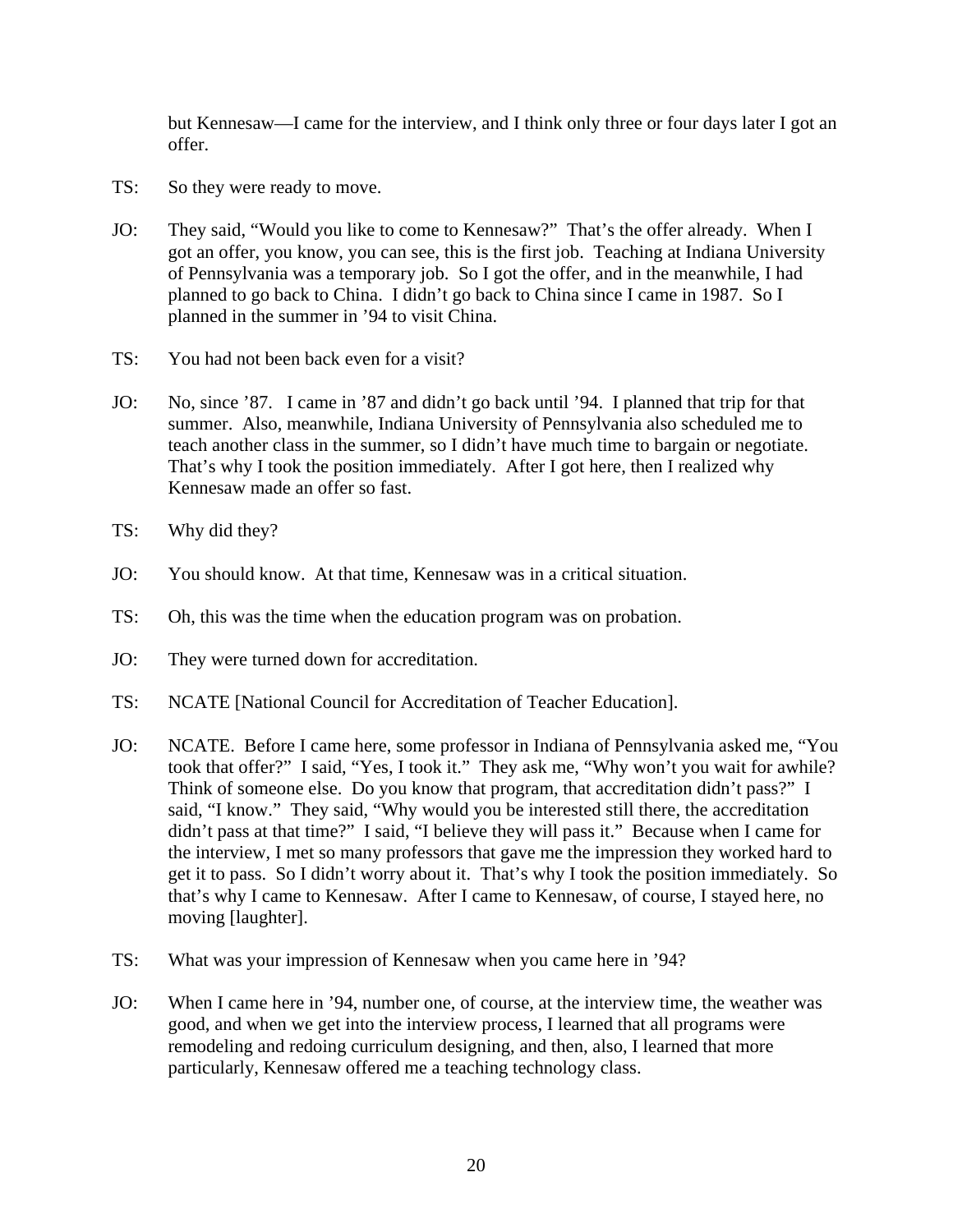- TS: So you could teach technology.
- JO: Yes. That's the major, major reason I came to Kennesaw. If I had gone to other universities, my area would have been more focused on the elementary education and curriculum designing and the methods of teaching. Of course, I like to teach these courses, but I was more likely to have education of technology focus, since I worked so long. My dissertation was "A Meta-Analysis: Effectiveness of Computer Assisted Instruction at the Level of Elementary Education (K-6)." Kennesaw offered me, and said, "We need you to teach a technology class and we need you to develop the program."
- TS: And your job title is professor of Education Technology.
- JO: Education Technology. So because of maybe my transcript or credentials, they looked at it and offered me this position. That is what I wanted because I started working on technology in '86, and now I could have a real formal class to teach. Meanwhile Kennesaw, even on the interview day, said, "We need you to develop the syllabus, develop a course. Start from the zero point." After I got here, I learned that NCATE had turned down the accreditation in part because the technology part was weak. I found that I could do my best in this.
- TS: So they offered the job so quickly because you could fill one of the weaknesses.
- JO: Yes, and they also met my needs, and that is what I really wanted to do. That's why I immediately took the position. I said, "I'd like to." So that's why I took the position and came here and started developing the courses, developing the program and making an alignment to the standards, and so that's why I think I can do something now instead of always learning something. Also, I can contribute something and I felt so good about it. That's why I came here and stayed here and worked here.
- TS: What did you think of students at Kennesaw?
- JO: The student at Kennesaw, you know, they are all good students, particularly in education. They did have some weakness in math at that time. Besides the technology class I taught mathematics methods for the student teachers. I found that they lacked the basic concept skills. That's why I put into my education philosophy: one should have some understanding of basic concepts and skills, and aim for creative thinking. We recommend creative thinking, however, we cannot ignore the basic concepts and skills. If you don't have basic concepts and skills, how can you be successful in creative thinking? That's my philosophy in teaching. That's why I expected the student to learn basic concepts and skills and master those things in the content area, then go beyond looking at the whole thing, and creatively deliver. Kennesaw students at that moment, you know better than I, were often non-traditional students, and I found they were eager to learn and eager to get help and support, and also at that moment, Dr. [Betty L.] Siegel always told us "students are always the first, put the student first." I think that's really good. We need to have students first, and student success and student achievement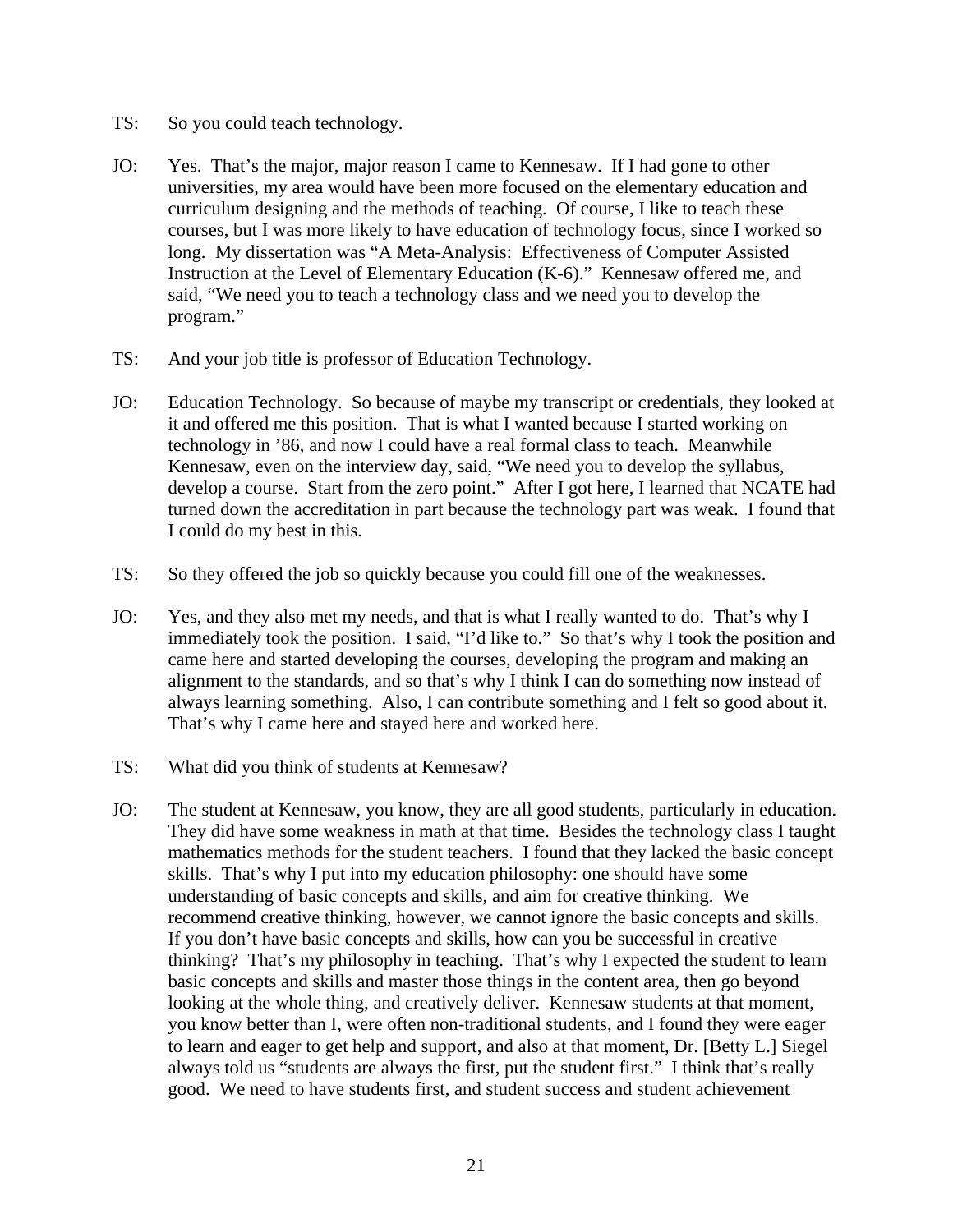should be first. I think Kennesaw students did the best at that time. And, gradually, I can see, in these years, the academic level is growing, it's rising, it's getting better. For my students in the methods class, you can see their knowledge base and their skills are getting better and better. I think the program has made a difference for them. Also, based on feedback from the public school administrators, we feel very good to hear them say, "Oh, we like Kennesaw graduates compared with graduates from other institutions." They hire our graduates and they find our graduates are more solid in their knowledge base in teaching and also professionalism and so on. And not only one principal said that; quite a number of principals said that to us that they like our students. So I think that is another reason I think Kennesaw is doing a good job here.

- TS: When you got here, the focus was very heavily on teaching and, of course, a lot of service with all those PTEU [Professional Teacher Education Unit] committees and so on; and yet you've done a lot of scholarship over the years too. Why don't we talk, first of all, about your impressions about the faculty when you got here and then a little bit about what you've done since you've gotten here?
- JO: Yes. After I got here, first of all, in 1994 we prepared for the coming accreditation review, and I was mainly focused on developing technology programs and courses and putting that component into the review package. Of course, I think I did good; otherwise they could not pass that review. So we got that done and of course, we worked together. At that time, Dr. [Deborah S.] Wallace was the dean.
- TS: Right, Deborah Wallace.
- JO: And [Jane H.] McHaney was the assistant dean.
- TS: Jane McHaney.
- JO: And before Jane McHaney there was a gentleman, Ken Pool [Kenneth W. Pool, Director of Graduate Studies in Education]. I think he moved to Washington D.C. after that. So I was focused on those things in the first year. Then later I started service, research and teaching—I think all three cannot be separated; they are related to teach other. They are really combined and integrated with each other. When you're teaching you're doing research. The research reflects your teaching, and then it comes back to support your teaching. When we do service learning you can make the service better, and the service encourages you to learn. In the research, all of these areas, I think they are supported and integrated. I start, number one, of course, as KSU required us to do, teaching is always a priority. I saw your teaching—always listed among the distinguished teaching faculty—I really think teaching should be priority, not only at KSU, probably because my whole career starting from '72 was always teaching. Although at that time, I had one-third of time working physically in the farm field. But teaching, I think, is really enjoyable, and I like teaching. I say to my students always, "You should be proud of yourself being in this area because you are the teacher, and you can get something nobody can get. Only you can get. Of course, that is not purchased by you with money, and that is because you are dedicated to working." Because I had a lot of good experience with children, I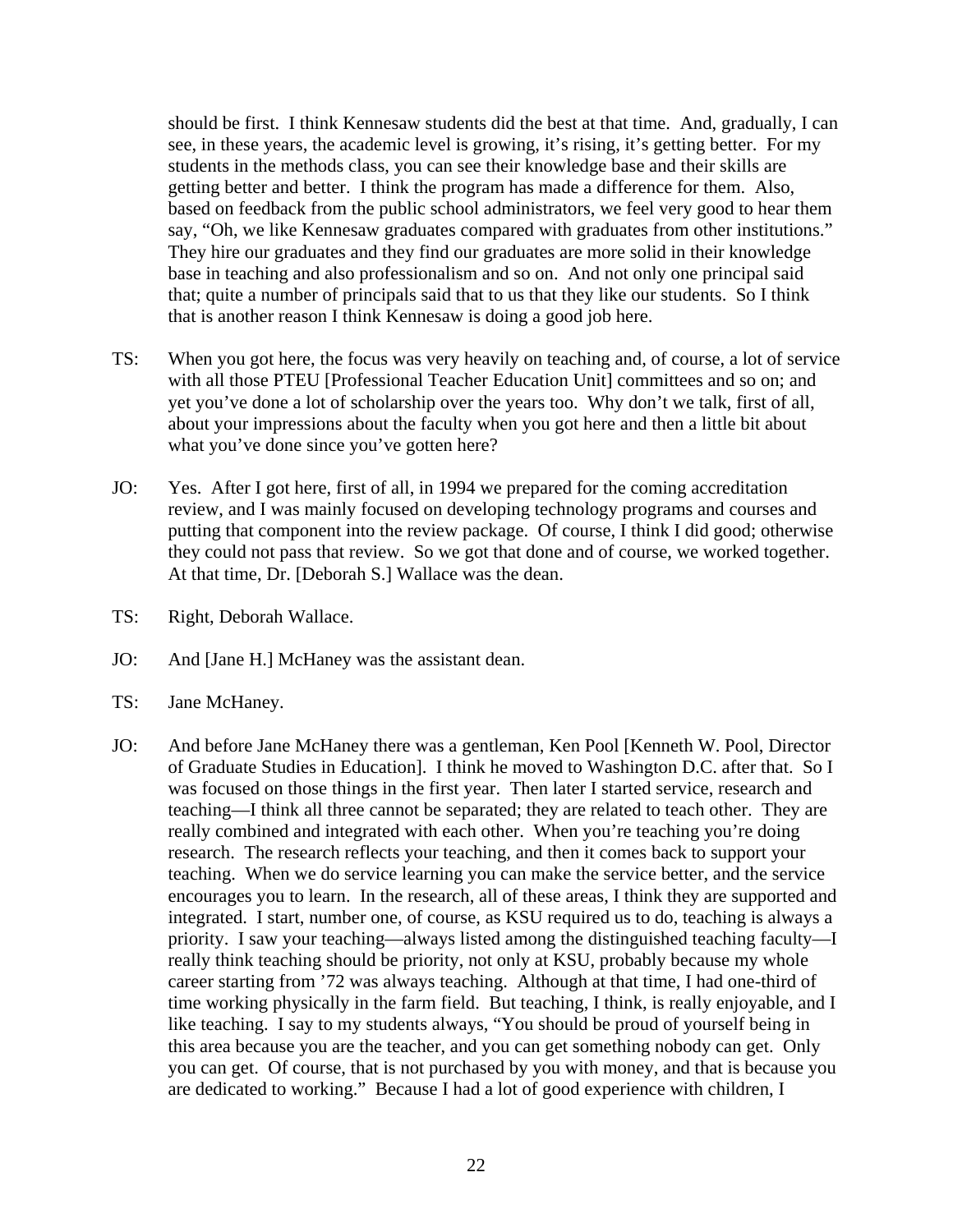always said to my students too, "Some things you can get that other people cannot get." I shared with them this story I had in Pennsylvania. I was walking on campus on a snowy day on the sidewalk, and suddenly a van passed by. I saw the window rolled down, then a boy started waving, saying, "Dr. Ouyang, Dr. Ouyang, we love you, we love you!" Then the driver slowed down the van and let the boy wave his hands to me. Then I looked at the van and saw the boy was a student I taught one year ago in fourth grade in the lab school. So I shared this experience with my students. I said, "When you have this kind of experience, what would you think? Whatever you are doing or dedicating to the children, children will remember you. You are changing their life." That is why I said that teaching is an enjoyable job and it is challenging, but it is a really a job that you should be proud of. Meanwhile, I think research is so important because the more research you do, the more feedback to your teaching.

- TS: I was looking at your research and a lot of it very definitely is related to your teaching, and it looks like you've also been doing some things to interpret America for Chinese audiences as well.
- JO: Yes, that's true too. My research area mainly focuses on education technology and implementing it for effective teaching. Recently, in these two years I started looking at critical language learning and assessment. Also, I like to link both cultures together and learn from each other. That's why I'm involved in encyclopedia entry writing for introducing Chinese education to American English readers, and meanwhile introducing our education here to the Chinese readers. That is mainly what my research focused on.
- TS: Right. Service, you won the Distinguished Service Award this year. You've been on every committee in the world, and I think you've been on the faculty senate as well as all the education committees, but someone was telling me yesterday about all you do with international faculty here to help them with English. Could you talk a little bit about that?
- JO: Yes. The service part at the department level, college level, and university level committees, I am actively involved. Because we are working here, it is our duty, I think, to contribute time and work for this university, for this community. In the meanwhile, I worked for the international level, number one, with a Chinese Proficiency Testing Center. This center, I had the idea in 1996. Unfortunately at that time, KSU was not ready to establish this kind of center.
- TS: Ten years ago?
- JO: Yes, ten years ago. Then we got into 2003 because more and more people were interested in learning Chinese, and also because China started offering scholarships and opened the door for students from here. I think it's the time now, so I started the proposal and asked the support from the dean, and the Chinese government to establish this kind of center at Kennesaw State University. Georgia State wanted to have this center at that time, and we proposed why we thought we could do better than Georgia State. We have support from the faculty, the president's office, from the dean's office, and from the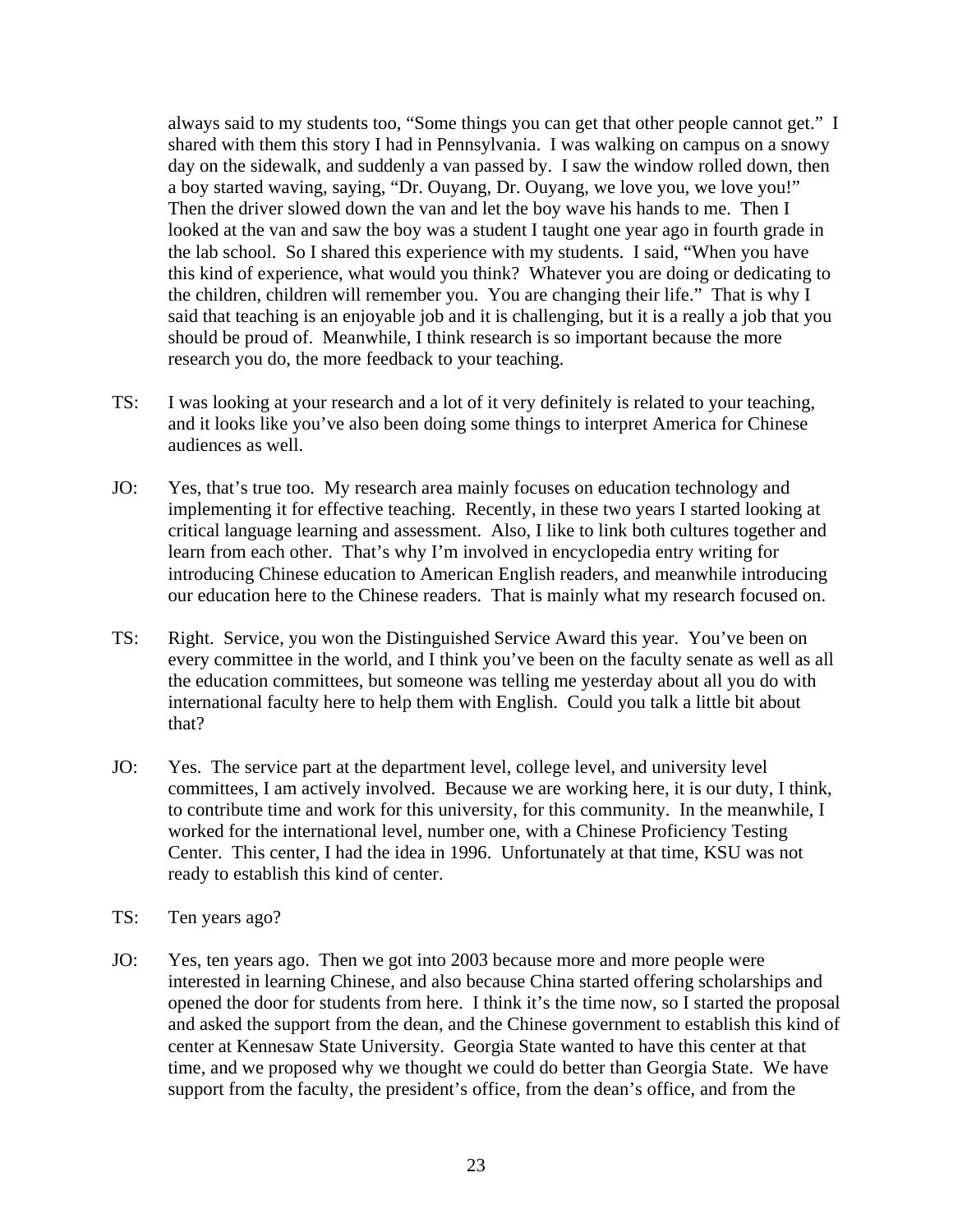college level and the university level. That's why we got this opportunity to establish this kind of center at Kennesaw State University. We serve the seven states in southern America and offer annual proficiency testing for those who are learning Chinese. This test helps the learner to determine what kind of proficiency level he or she has in language skills. Just like in English TOEFL, we sometimes call this Chinese TOEFL.

- TS: Right. So the main function of the center is to test?
- JO: Yes, provide the service of testing and providing the scholarship of learning opportunity for the students from this community and southern states to learn in China.
- TS: So you say that the TOEFL comparison is that the people who would be taking this test are people who want to go to China?
- JO: Yes. Those who want to go to China and get into the undergraduate or graduate school.
- TS: Oh, so this is a service for the universities in China then?
- JO: Not only service for China, but also for the individuals from here. They can get their certification to certify what kind of language label they can get. Meanwhile, they can get this opportunity to study abroad and also help those who will be competitive in the global job market. Because they can have this kind of certification to certify what level they get into, they can go looking for the job that requires the Chinese language skills, and this is the kind of certification they can have to prove their proficiency level.
- TS: How often each year do you do the testing?
- JO: So far it is once a year, but this year we started twice a year now. In fact, this year in May in Memphis, Chinese academics would like to host this testing, so when we went to Memphis the candidates and the students can take tests on that site, but still under this center. This year I had twelve students who got scholarships to go to study in China for one month. Last year I had thirty students studying in Beijing and Nanjing for one month. The year before I had five. Now, starting from last year I started thinking we should have more students get the opportunity to learn more in China, so we put in a learning period of one month in the summer, plus one week at the beginning and one week after for learning about Chinese culture there. The first year I had a half-year for three people, one year for one person**,** and one five-year in a university in China. This gentleman is in his second or third year now, majoring is international affairs. This gentleman—we call him Johnny—he graduated from an Atlanta high school. He is a black gentleman from a single parent family and living, I would say, not so rich. He lived near the airport in Atlanta. I was deeply moved by his learning eagerness and attitude. He worked in McDonald's and any place when he was in high school. He made a little money and took the train to a Chinese tutor at Emory for learning Chinese. He changed the train back and forth, and he insisted on learning Chinese and focused on that culture. Then, when he came here to take the test, because he didn't have car he took the public transportation.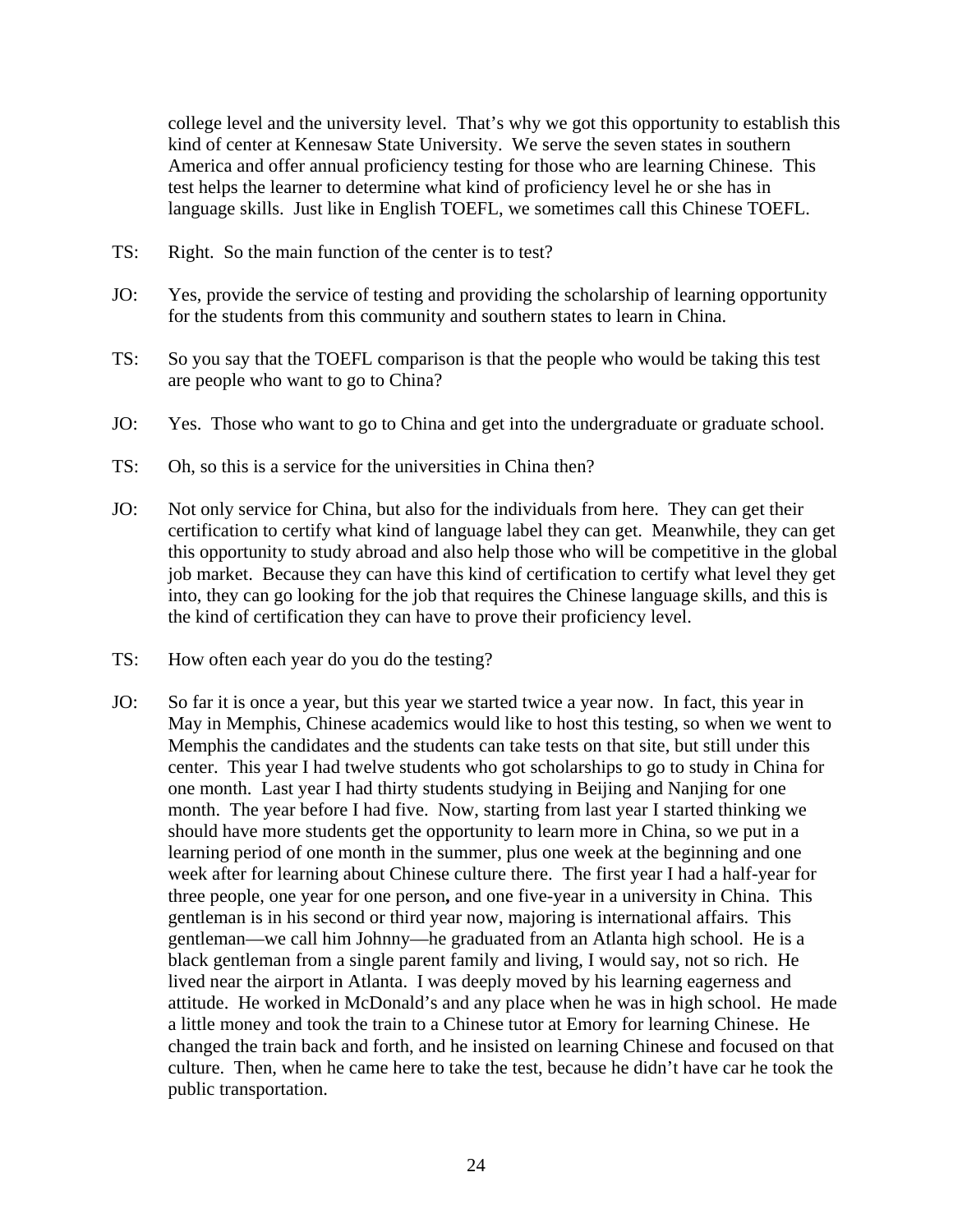- TS: It would take three hours to get here.
- JO: He stopped in Town Center [Mall], anywhere.
- TS: Right, the CCT.
- JO: Finally he got here, but he made it. Also, in high school he kept learning Chinese. It wasn't easy for him. He was interested in pursuing his higher education in China. Then I talked with some professors and visited his teachers in high school, and the high school teachers gave him very high recommendations. Then I said I will do my best to help him. Probably I was thinking of my teacher in middle school.
- TS: Sure, oh yes.
- JO: So I said, "Well, John, if you are so interested in learning, let me see if I can find a scholarship for you." So fortunately I got him a scholarship with support for five years. In the first year he could learn Chinese language and achieve a higher level of proficiency. Then he could get into the major. I asked John, "Are you interested in applying?" He said, "Yes." So I let him apply. Of course, I wrote a supporting letter for him, and I asked his teachers for support letters and asked the administrators for support letters as well. Finally, I sent his application packet to China. Then he got approved! He went to China and was admitted to a very top university. He kept writing to me. Six months, after one semester, he told me, "Dr. Ouyang, I've already passed six levels now of the Chinese Proficiency Test." There are eleven levels in total. When he passed the sixth level that meant he could get into the program. That's the gateway. He said, "I can get into the program a half year earlier now." I said, "Great, thank you, you are working so hard." He can finish his undergraduate supported by the scholarship. And all students who went to learn Chinese in China supported by the scholarships are from Kennesaw, from the Atlanta community, and also one from Tennessee and one from Virginia. Most are from this community. The scholarship covers tuition, boarding, books, and meals everything except their international travel. All of those scholarship winners were so excited with this opportunity. Of course, some Chinese-Americans here, their children, received the scholarships too. They went to learn Chinese in China last year. After they came back, they told me that they were so excited to learn more about the Chinese language and the culture there and not like what they had in social studies here. More important, the big change is their learning attitude and eagerness. And also, their parents were happy. They found their children, after they came back from China, had become more dedicated to learn and more eager to work and collaboratively help others and more respectful of their parents. It is because of the impact of Chinese culture.
- TS: Right.
- JO: Just a few weeks ago, Mr. Emory, a student from KSU who went to China in the summer of 2006, came to my office and said, "Dr. Ouyang, you are the first person I came to see. Do you know how grateful I am that you handed this opportunity to me this summer?" I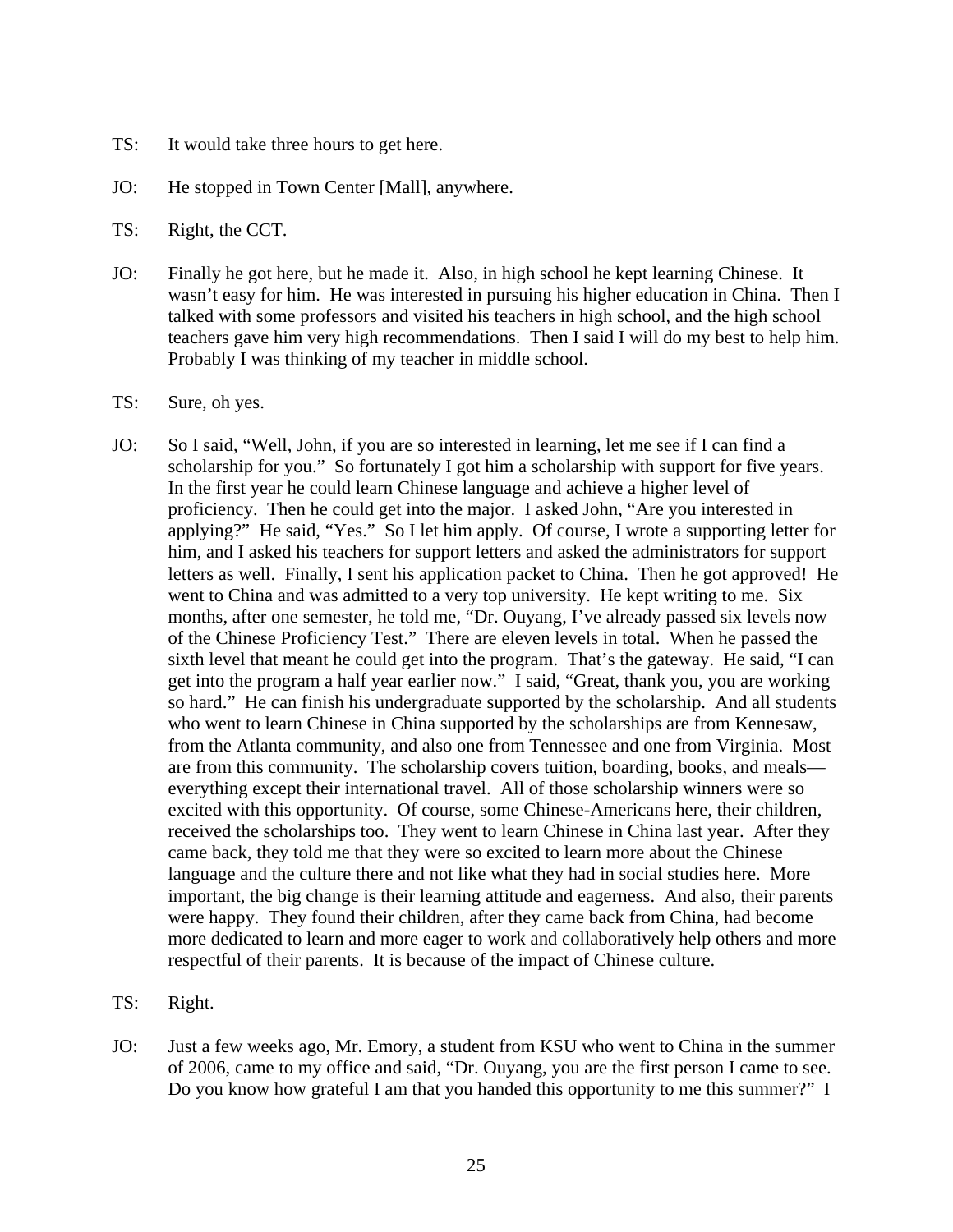said, "What do you think of the learning experience there?" He said, "I was so excited and learned so much there, and it changed my attitude and my life!" I said, "Great, I'm real glad to hear that." Mr. Emory went to learn Chinese in China with the support of the scholarship offered by the Chinese Proficiency Testing Center at KSU. So I think what I'm doing helped the Kennesaw students and promoted Kennesaw State University becoming more involved in the global community.

- TS: So you're working with the Institute for Global Initiatives?
- JO: Yes, and, also, connected to Emory University, Georgia State University, Georgia Tech, UGA, and the Perimeter College.
- TS: So you're really mentoring.
- JO: Yes, mentoring.
- TS: You test, but you're also mentoring those that want to go aboard.
- JO: Yes. That testing, in my opinion, is only a kind of tool; it's not our goal. My goal, my expectation, is through this kind of channel to let more younger children or older children, or even adults, be more aware of globalization and be open-minded to dealing with daily life and working conditions. That's why I'm so happy to hear those positive comments from the parents, from the students, from those who are working in China. There was one who went to Beijing for half a year and came back and also wrote to me that he achieved so much, even though he was there only half a year. He's in the computing area, a working adult who took the Chinese Proficiency test and won the scholarship. Now he can contact some vendors and the people in China in promoting the business. That's great.

Another area I'm involved in is the Chinese Professor Association. We name it Association of Chinese Professors in Social Science in the United States. I've been a member of this association since 1996. Every year we have a summer lecture trip to China and share what's the research. We're mainly dealing with academic exchange and cultural exchange and bringing our culture here to China to let them know better what's going on here, bring the research, what we have done here, and let them see what we are doing. And meanwhile we learn something of what they are doing and make the connections and the collaborations among faculty and the professionals and through supporting each other for the professional development and the cultural understanding of each other, and so on. So I served on the board for two terms and managed the association website and so on. I have more and more faculty in United States and professionals in the United States who are getting connected with professors and professionals in China.

Another area is Dr. [Yiping] Wan moved the Sino-American Education Consortium headquarters from Michigan to Kennesaw. This consortium started linking international faculty together. I'm heavily involved in organizing conferences. Meanwhile, two years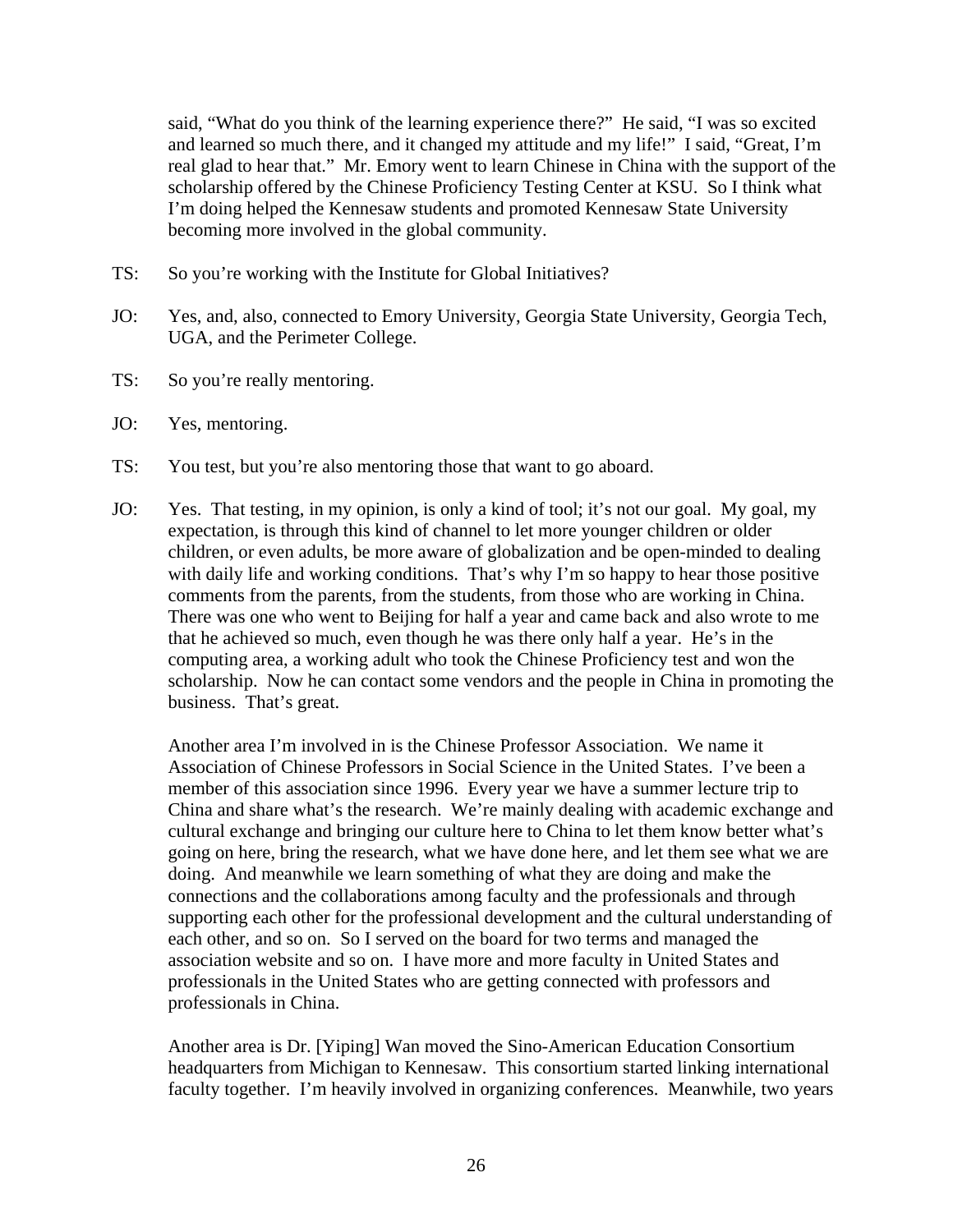ago, we formed the Society of International Chinese Professors in Education Technology. I initiated that association and served as vice president in the association for one term and had international Chinese professors and other professors working together in the educational technology area and had more research collaboration in this area. We, also, launched an online journal, International Journal of Technology in Teaching and Learning.

- TS: And you're graduate coordinator now.
- JO: Yes, another major area is graduate coordinator. When I took on this duty in 2002 at that moment the graduate program was not so good. We only had twenty-six graduate students in the program. Then, of course, not only my own effort working on it, but all the faculty supporting me so much, chairs supported so much and the dean supported and the assistant dean supported, and the graduates supported and everyone supported me. By 2005 we had about 250 graduate students in the program. It increased about 500 percent. So the graduate program became bigger and more and more candidates enrolled into the program. Of course, we did marketing and working in the community. We went to the schools and focused on the south Cobb area. The program is focused on improving children's learning in the schools. We called it the instruction of leaders and developing instructional leaders, and letting candidates go back to the classroom to improve their children's learning and to change in the situation in that school—particularly in some areas where there is a critical need for those qualified teachers. South Cobb, for example, academically, comparatively speaking, is not so good as east Cobb, so we focused on that area and have the most teachers involved in our program, training them to do the best practicing instruction and curriculum delivering and asking them to do action research. So what I did mainly helped them to be involved in the program. I spent a lot of time recruiting candidates and reviewing applications, leading the program revision and making the program more content-focused, easier to manage, and more assessable to meet candidates' learning needs. I got support from the college and department curriculum review committees and all those areas that had to grant approval. I feel so good, everywhere I go, I always get so much support; that's why I feel so pleased to work here. I always say, if no support and no collaboration, I cannot achieve so much, even Proficiency Testing Center, every time offering the test, I need to contact all people who applied for testing, contact the parents, tell them requirements of the test, test time, location, and so on.. I got support from KSU greatly, from the PTD lab, from reserving the classrooms, and from volunteer professors. Dean Yiping Wan and Dr. Ann D. Smith almost came to the test site by themselves, providing support.
- TS: Ann Smith?
- JO: Ann Smith, Dr. Akanmu G. Adebayo, Dr. Daniel J. Paracka, and Dr. Mark L. Warner they were so supportive to come to the testing site, and Dr. Smith even voluntarily served as a proctor once. And also the Chinese professors have supported the Proficiency Testing Center greatly: Dr. Binyao Zheng, Dr. Jiayan Zhang, Dr. Chong-wei Xu, and Dr. Joshua Du, all of them served as proctors voluntarily, volunteering on weekends working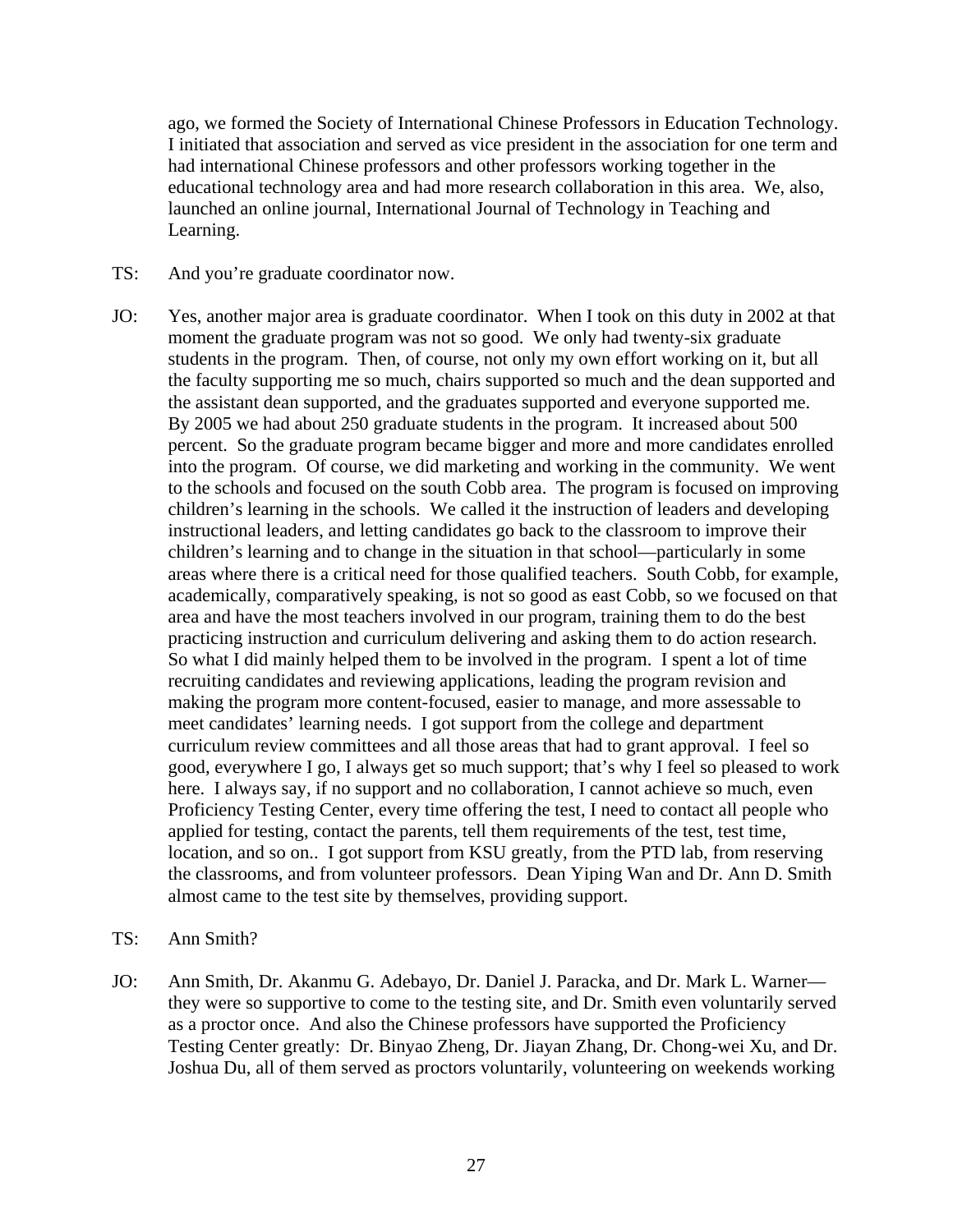with me. That's why I say, without the support I cannot achieve so much. Of course, these services take time, but when you see the product or achievement, you feel good.

- TS: Right. I understand you do a lot of mentoring with faculty here too, don't you?
- JO: Yes, and my mentoring to the faculty is mainly on using technology in the classroom. In most of the cases it's on campus, within the department and in the college, whenever they have questions. Before we had technology support staff, I have more duty to do that. Now that we have a technology supporting staff in the college, it has reduced my service load a little bit. However, he was not available, and my colleagues often came and asked me for help when there was a need. For new faculty induction, of course, I served in the committee as co-chair and chair for two terms, and we provided help for new faculty to get used to the new environment.
- TS: Right. Well, you've become so thoroughly integrated into the life of the university that this question may be obvious, but what has kept you at Kennesaw for these last twelve years and, hopefully, for the rest of your career?
- JO: I think Kennesaw State helped me grow, and I like this environment, I like this university, and I enjoy working here. From the administrators' level and from the faculty, we can support each other, and I feel very good because I get so much support and help. In the technology area, Dr. Randy C. Hinds [Vice President for Operations, Chief Information Officer, Chief Business Officer, and Professor of Information Systems] is very supportive. He supports a lot. I think KSU is an enjoyable place and a good place to work. In addition to my teaching, working, service, research, I got my second master's degree when I was working at Kennesaw—an M.S. in Information Technology from Southern Polytechnic State University.
- TS: I was going to ask you about that; I heard that you went back over there
- JO: That's why I said that professional development and research and service and teaching are integrated. I find the technology is developing so fast and the change is so fast, I find you should keep learning, so I started taking course from Southern Poly in the year of, I think, 2001. Originally, I just started taking some classes to enrich my knowledge and skills. Gradually, with the courses I was taking, I was getting to the time where you can graduate with a degree.
- TS: Might as well.
- JO Without Kennesaw, I could not achieve my second master's degree. It is because Kennesaw supported me to get it. Ms. Amy G. Phillips [Project Coordinator, Human Resources], I should mention, she is so wonderful. Every time it is time to submit registration and TAP (Tuition Assistance Program) application forms, she will remind you of it through the e-mail.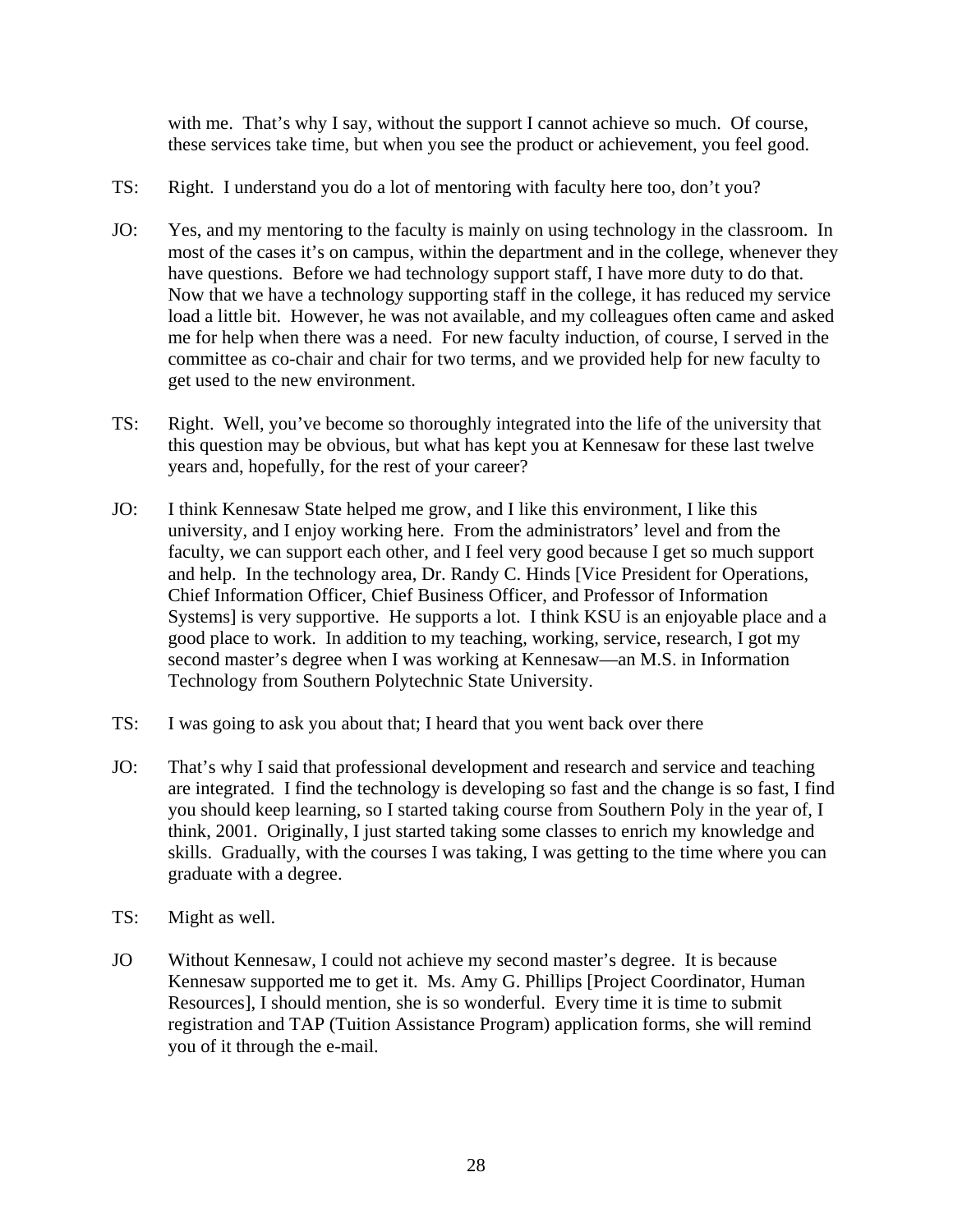- TS: Well, this has been fascinating today. I think we could go on another hour or so, but I guess we've covered the highlights at any rate, and certainly your background is fascinating too.
- JO: Thank you.
- TS: I really appreciate the interview today.
- JO: Yes, anything you need me to provide just let me know. I am really grateful to the university here and that I was nominated as a semi-finalist and finalist in the research area and also have been nominated for the teaching award.
- TS: Well, we're grateful that you came here and that you've stayed here.
- JO: Oh, thank you.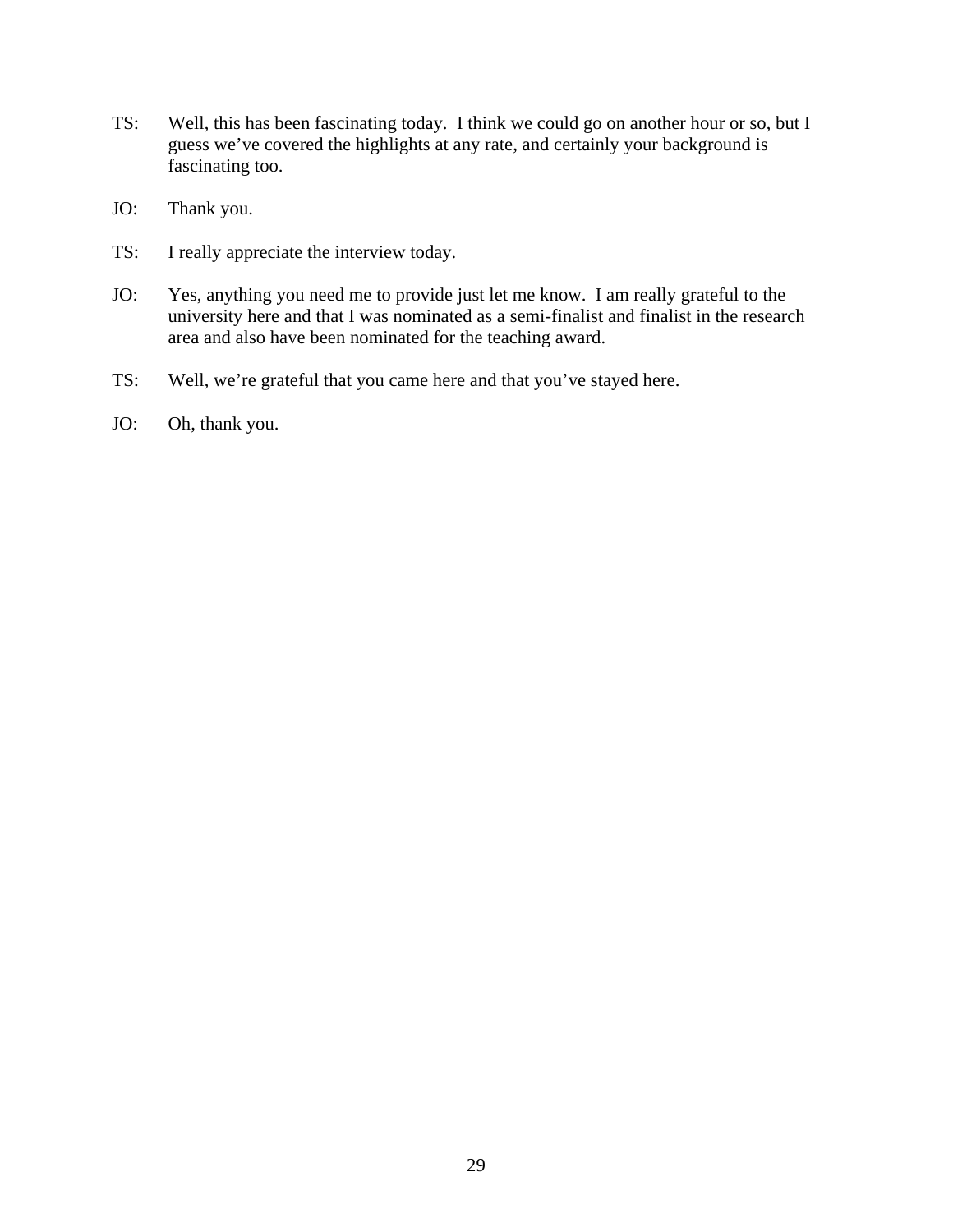## INDEX

Adebayo, Akanmu G., 27 Association of Chinese Professors in Social Science in the United States, 26

Bieger, George R., 15 Bush, George H. W. (President), 16, 18

Chen, Liang (Wife), 13 China and United States diplomatic relations, 10 China's Cultural Revolution and politics: their effects on education and jobs, 1-12, 15

Deng, Xiaoping 4-5, 10 Du, Joshua, 27

Emory University, 26

Georgia Institute of Technology, 26 Georgia Perimeter College, 26 Georgia State University, 26

Hinds, Randy C., 28

Indiana University of Pennsylvania, 14-15, 17 *International Journal of Technology in Teaching and Learning*, 27

Kennesaw State University Changes at KSU, 20-22, 27 NCATE (National Council for Accreditation of Teacher Education), 20-21 Siegel, Betty L. (philosophy), 21 Chinese Proficiency Testing Center, 23-24, 26-27 Exchange and Study Abroad for professors and students (China), 23-26 Institute for Global Initiatives, 26 Sino-American Education Consortium, 26 Graduate program, 27 Service, 27 Faculty support, 27-28

Mao, Zedong, 3, 6 McHaney, Jane H., 22

Nanjing University, 6, 10-17 Entrance requirements, 11 Teaching as a graduate of, 12-13 Instructors sent to the United States, 14-15 *New English 900, Book 1*, by Edwin T. Collier, 8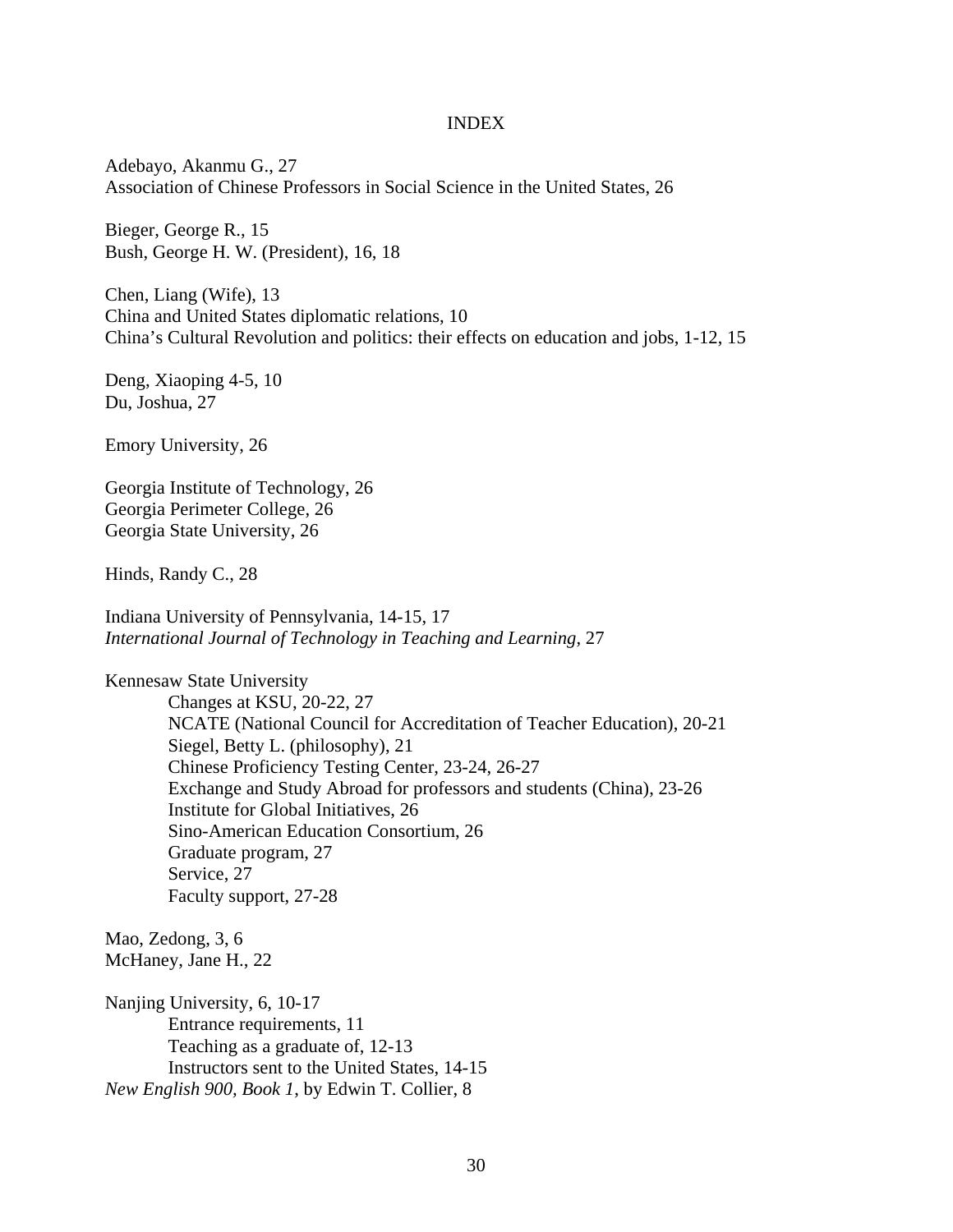Ouyang, Ronghua (John),

Childhood and early education, 1-4 Education, upper levels, degrees, 5-7, 9-18, 21, 28 On teaching during political unrest, 5-6, 9 Nanjing University, 6, 10-17 Mentors, 7-9, 14-15, 18 On learning English during political unrest, 7-9 On choosing English as a major, 9-11 On teaching, 9-10, 12-15, 17, 21-23, 28 On university entrance requirements, 11 On the current status of teaching English in China, 12 On coming to the United States, 13-16 Wife (Liang Chen), 13 TOEFL, GRE requirements for coming to the United States, 14 Indiana University of Pennsylvania, 14-15, 17, 20 On bringing computers into teaching and research, 17-18, 21, 23 Emphasis of research changes to computers and education, 18, 21 On seeking employment, 18-20 On coming to KSU, 19-21 On KSU, 20-22, 27-28 Dissertation, 21 On students at KSU, 21-22 Curriculum development, 21-22, 27 On teaching math, 21 On research, 22-23 Distinguished Service Award, 23 On service, 23-25, 27-28 Chinese Proficiency Testing Center, 23-24, 26-27 Study Abroad (China), 23-26 Exchange programs for professors and students (China), 23-26 Scholarships for study in China, 24-26 On Chinese culture, 25-26 Institute for Global Initiatives, 26 On mentoring, 26-28 On graduate program, 27 On new faculty, 28 Second master's degree, 28

Paracka, Daniel J., 27 Phillips, Amy G., 28 Pool, Kenneth, W., 22

Shanghai Foreign Language University, 14-15 Siegel, Betty L., 21 Smith, Ann D., 27